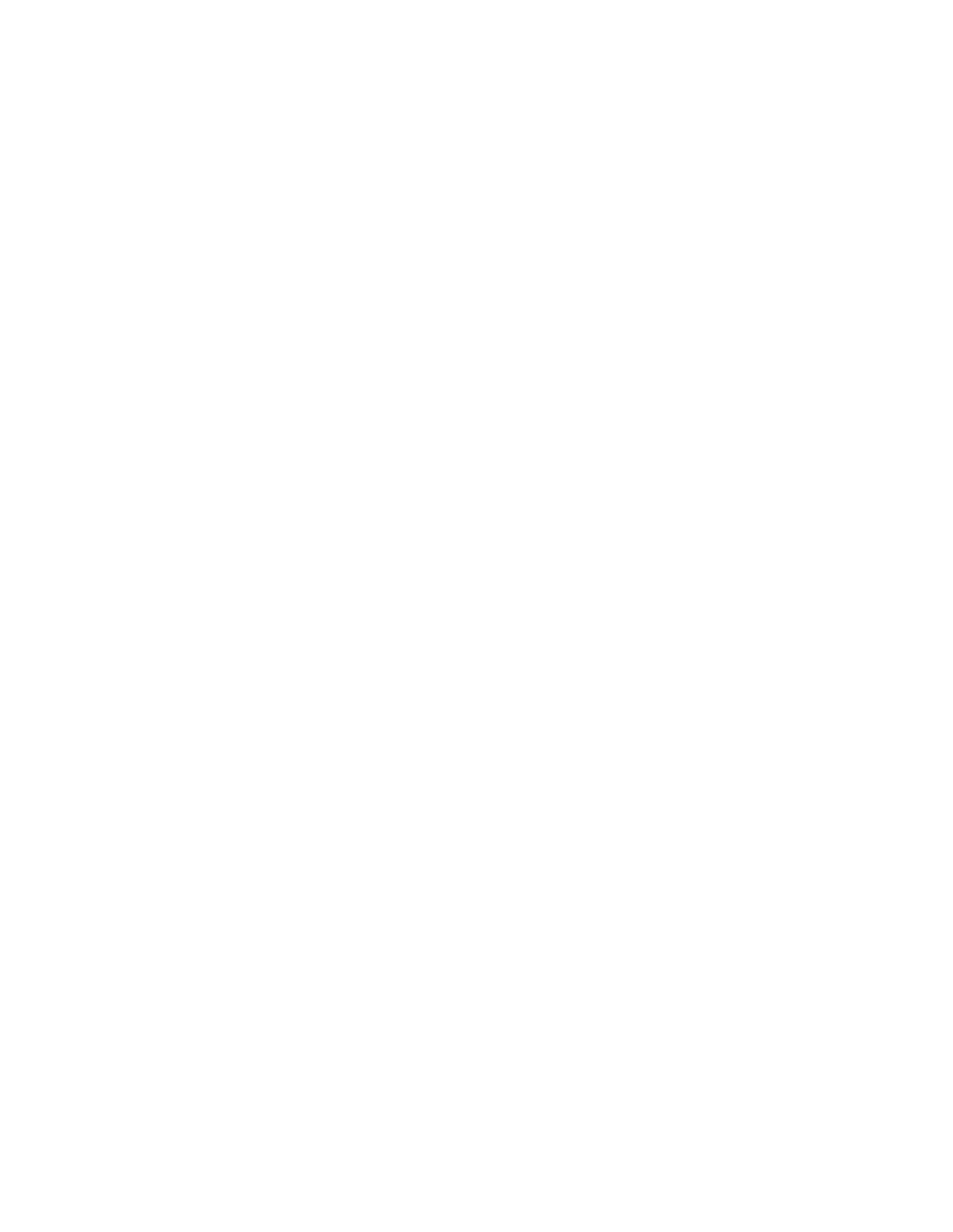# CAMPUS INFORMATION



# R. D. MCADAMS JUNIOR HIGH

11415 Hughes Road, Dickinson, TX 77539

## **Phone: 281-229-7100**

### **Principal - Rachelle Joseph**

Dean of Instruction – Stacey Hughes 7th Grade Assistant Principal – Kim McDougald 7th Grade Counselor – Cebrina Ramirez 8th Grade Assistant Principal – Jaime Williams 8th Grade Counselor – Shelby Cruse

# EUGENE "GENE" KRANZ JUNIOR HIGH

12850 FM 3436, Dickinson, TX 77539

## **Phone: 281-309-3600**

## **Principal - Kim Kelley**

Dean of Instruction – Laura Breaux 7<sup>th</sup> Grade Assistant Principal - Brendan Fitzpatrick 7th Grade Counselor – Amanda Cavazos 8th Grade Assistant Principal – Patrick Spies 8th Grade Counselor – Katrina Reliford

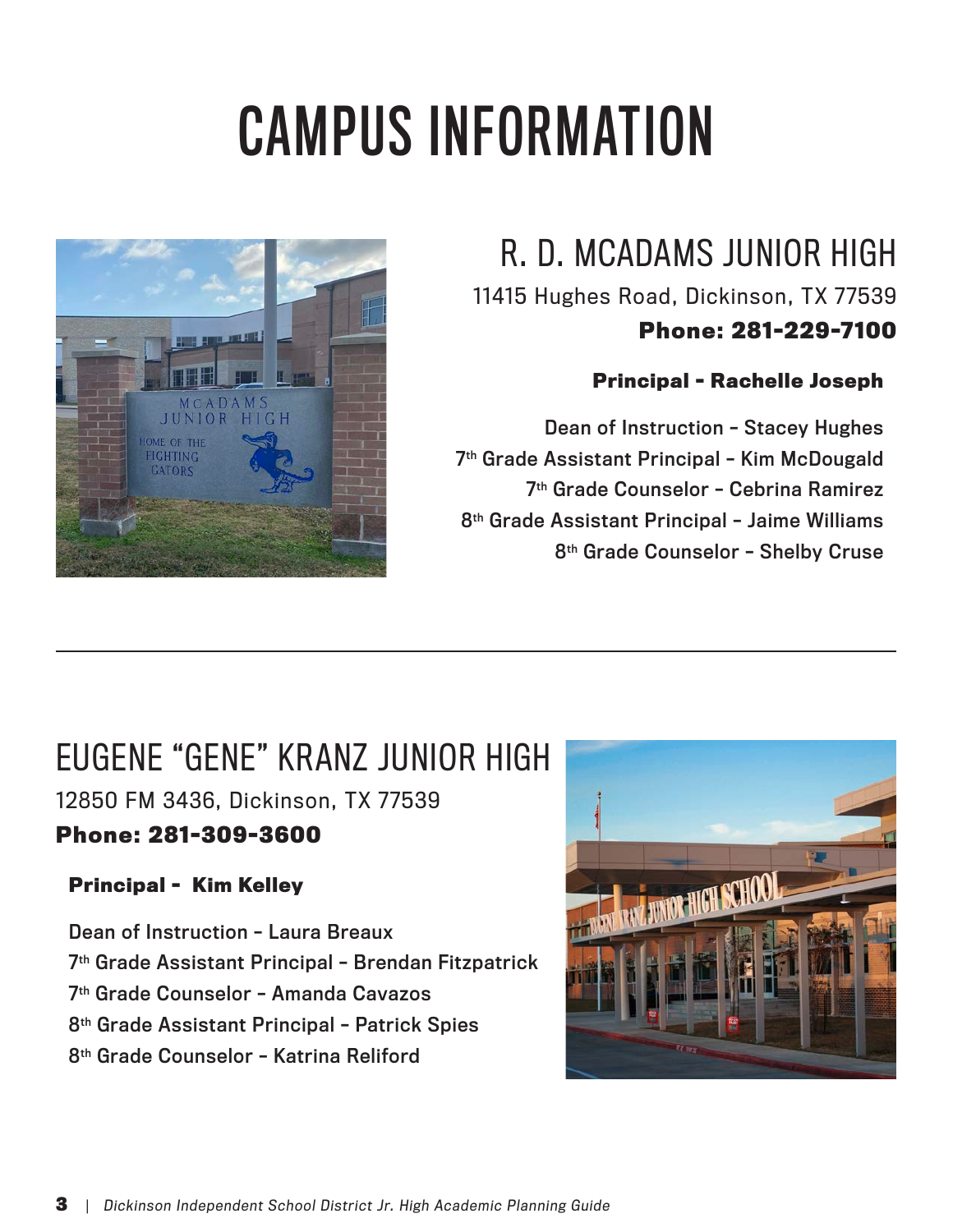

#### **DISD MISSION STATEMENT**

The mission of the Dickinson Independent School District is to ensure that all students have safe and successful learning opportunities that help them reach their full potential and add quality throughout their lives.

#### VISION OF DISD As Established by the Board of Trustees

#### VISION FOR DISD AS PERCEIVED BY BOARD OF TRUSTEES:

I see a time in the future where .

All stakeholders and patrons will view the district as having purpose with consistency. This will be evidenced by campuses which exhibit safety, control and discipline as guiding principles. Child-focused leadership will be evident to all as each child is able to develop to his/her best through challenging offerings. Curriculum/program review/ improvement will be continuous and will result in rigorous programs, improved state assessment results, and other improvements which may be measured via established assessment means.

All space needs will be met with facilities conducive to learning. These facilities will provide the necessary technology and resources to insure the potential for excellence. The District's focus on providing attractive and functional facilities will set the stage for the campuses to develop an excellent learning and working environment which will display an atmosphere of teamwork and "family". In this arena the staff will accept the accountability standards while strengthening relationships, improving communications and insuring the best possible instructional program. As a result the district will be able to attract and retain quality staff. Staff members will be interacting freely and continuously with each other, parents and patrons.

The district will have a compensation plan that is affordable and effective while addressing significant concerns with a predictable, reliable revenue stream.

The district is recognized by all to be an exemplary school district.

Reviewed and Ratified June 2012

|               | Dickinson Independent School District<br>District Goals 2019-2020                                                                                                                |
|---------------|----------------------------------------------------------------------------------------------------------------------------------------------------------------------------------|
|               |                                                                                                                                                                                  |
|               | The Board of Trustees, in collaboration with the administration of DISD, establishes these District Goals:                                                                       |
| <b>Goal 1</b> | DISD will provide effective teaching and learning that results in student mastery for successful college and career readiness.                                                   |
| Goal 2        | DISD will employ, recruit, develop, and retain highly qualified staff to maximize learning for all students and proactively<br>engage students for success.                      |
| Coal 3        | DISD will provide a safe, healthy, secure and orderly environment for students, staff, families and community.                                                                   |
| Coal 4        | DISD systems, services, infrastructures and facilities planning, implementation and maintenance will support and enhance the<br>district's educational and operational services. |
| Coal 5        | DISD personnel will promote effective parental and community engagement through communication, participation, and<br>partnerships in accomplishing the district's goals.         |
|               | Board Approved lune 3, 2019                                                                                                                                                      |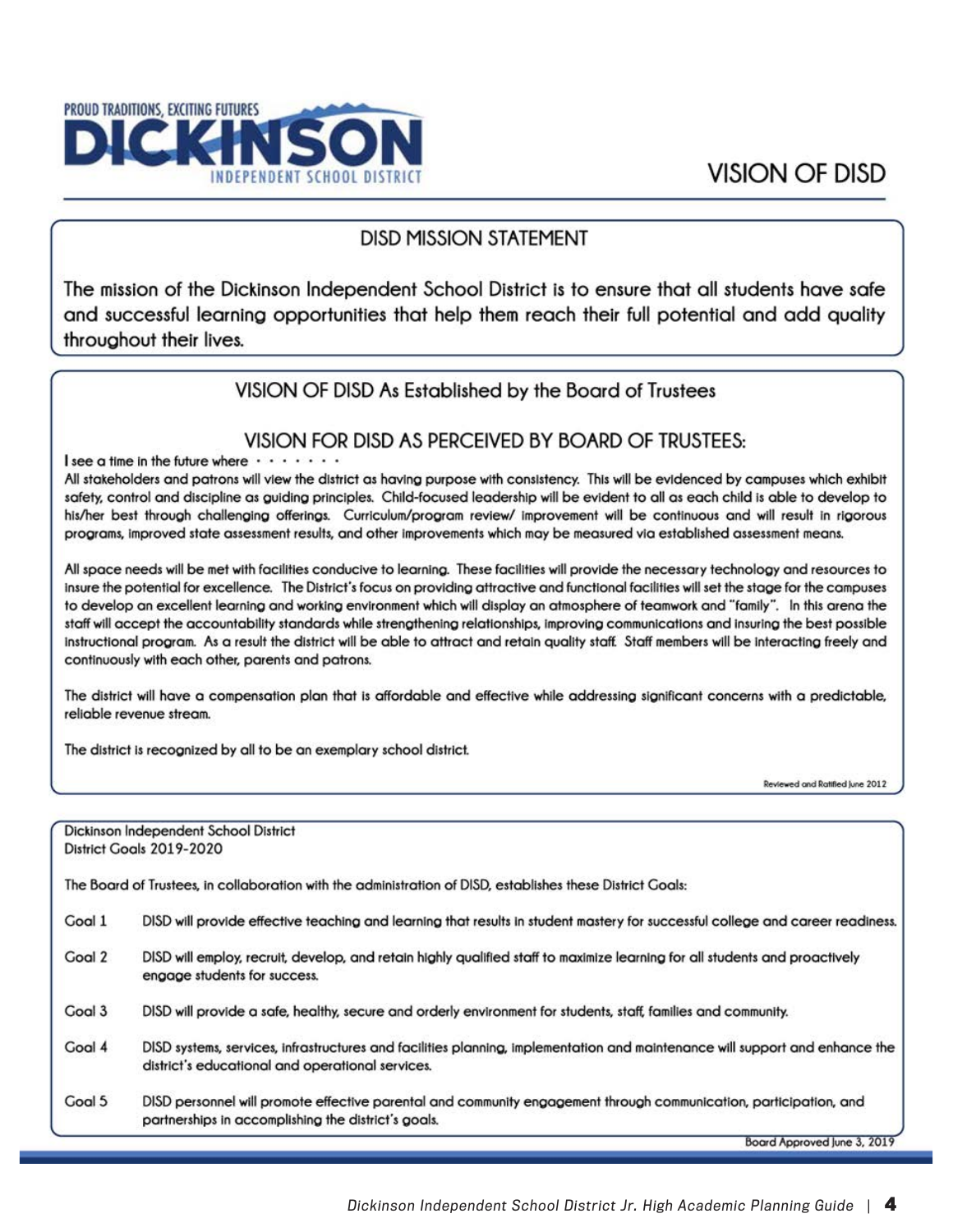# TABLE OF CONTENTS

| SSI: Student Success Initiative for Required Accelerated Instruction  8 |
|-------------------------------------------------------------------------|
|                                                                         |
|                                                                         |
|                                                                         |
|                                                                         |
|                                                                         |
|                                                                         |
|                                                                         |
|                                                                         |
|                                                                         |
|                                                                         |
|                                                                         |
|                                                                         |
|                                                                         |
|                                                                         |
|                                                                         |

DISCLAIMER: This document is to be used as a guide to help you and your student select courses for the 2020-2021 school year. The information is accurate as of the printing date. The campuses reserve the right to modify course offerings at any time, whenever it is deemed necessary. Notice of revision or modification will be given as is reasonably practical under the circumstances. This course guide does not, nor is it intended to, create contractual or legal rights between any parent or student and the district.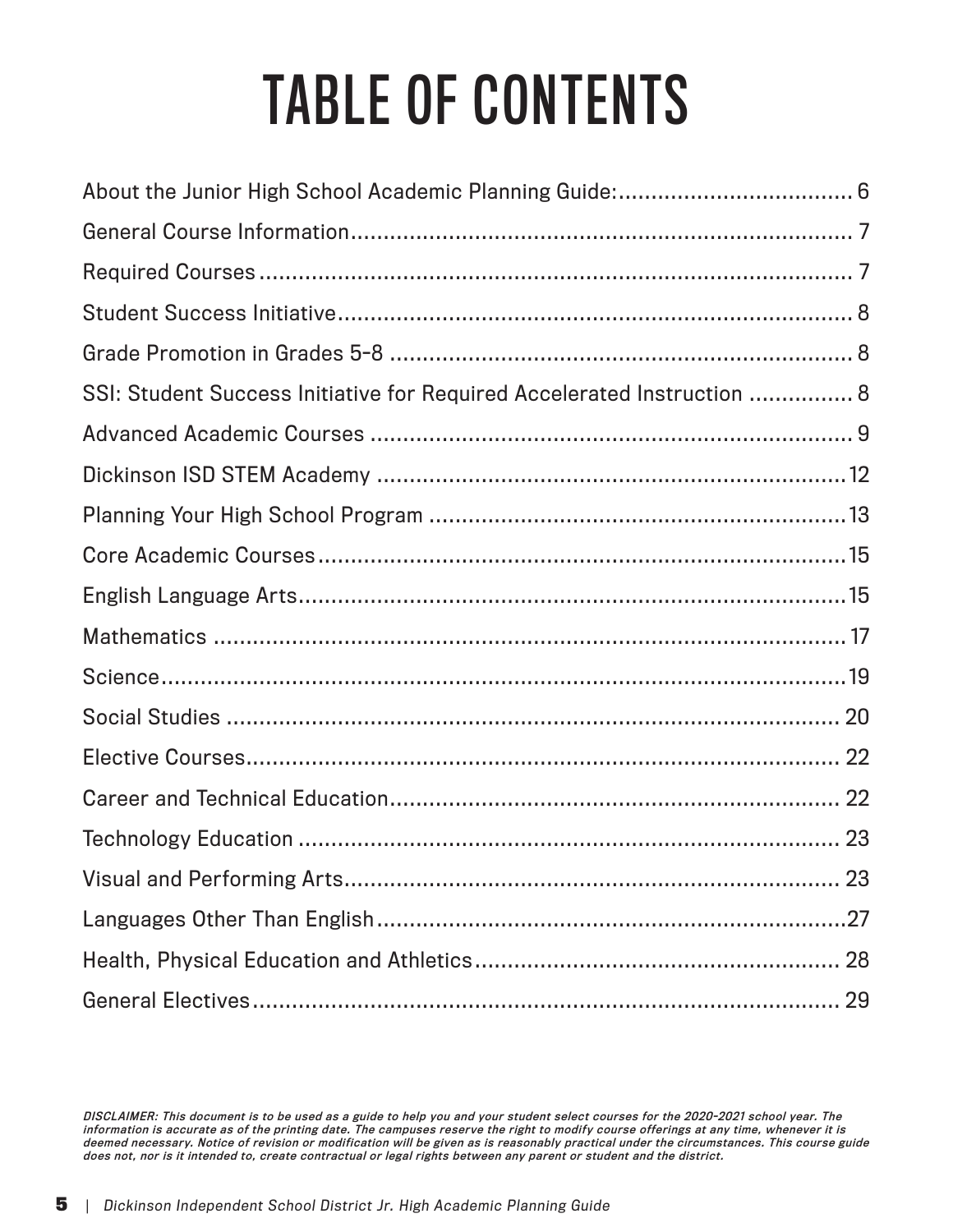# ABOUT THE JUNIOR HIGH SCHOOL ACADEMIC PLANNING GUIDE:

We hope that you are starting to feel excited about joining your junior high school campus next year. Junior High provides wonderful opportunities to develop academically, explore career interests, refine your study skills and prepare for the next level of your education. The planning guide exists to provide you information about the courses you can take and to explain available programs. Read this document carefully with your parents to learn more about what junior high has to offer. Junior High school administrators, counselors, and teachers are looking forward to getting to know you and are standing by to answer questions. We are all part of a team to help you make a positive transition to your new campus.

#### **HOURS & SCHEDULE:**

The instructional day for Junior High School is from at 7:55 AM - 3:15 PM. Office hours are from 7:30 AM - 3:30 PM. Students may enter the building at 7:15 AM. Students will enroll in seven instructional periods and move from class to class each day. Class periods are approximately 50 minutes.

#### **LUNCH INFORMATION:**

Students will have a 30 minute lunch. Menus, nutritional information and the application for Free/ Reduced lunch are available on the Dickinson ISD webpage. Parents may also add funds to their student's school lunch account and review lunch purchases at Lunch Money Now/Meal App Now.

#### **TEXTBOOKS:**

Textbooks are typically used in the classroom during the instructional day, though you may not refer to the textbook every day. If you will need to use a textbook at home, talk with your teacher about how to check out a book.

#### **SCHOOL SUPPLIES:**

In 7th and 8th grade, we want students to become even more comfortable managing their own supplies and materials. The Junior High School Supply List is found in the Back to School Packet posted on the Dickinson ISD webpage. During the first week, your teachers will let you know if there are any specific supplies that you will need for the course.

#### **GRADES:**

Grades will be reported on a 100 point scale. A grade of 70 or better is considered passing. Your average will be composed of two types of grades: summative and formative. You can read more about grading in board policy EIA (LOCAL) and check your grades regularly on Skyward Student and Family Access.

#### **TUTORING:**

Please check with each teacher about tutoring opportunities. Tutoring is a great way to reinforce information you've been studying in class as well as to prepare for upcoming assignments.

#### **ATTENDANCE, DRESS CODE & TECHNOLOGY:**

The Student Handbook contains information on attendance, dress code, technology use and much more. A major change for junior high school dress code is students may not wear shorts or tights. Please see the Student Handbook for complete dress code information.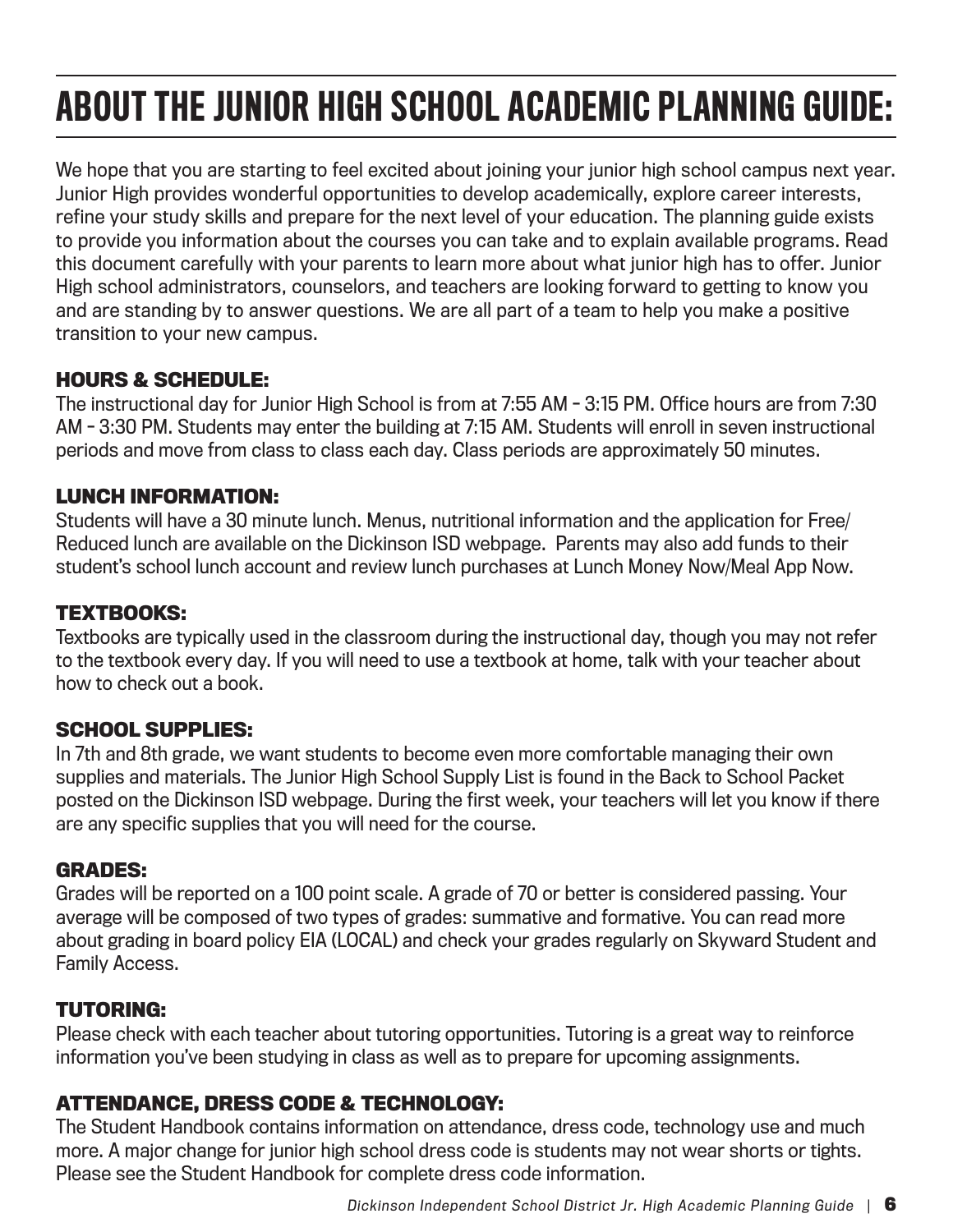# GENERAL COURSE INFORMATION

## **REQUIRED COURSES**

Every student is required to take Language Arts, Mathematics, Social Studies, and Science. One year of Physical Education is also required; Athletics and Dance count as Physical Education. DISD is proud to offer Pre-Advanced Placement classes in all core academic subjects for students who meet certain qualifications. Students enrolled in the STEM Academy will also have specialized core academic courses providing rigor through STEM.

| <b>7th Grade</b>                                                          | <b>8th Grade</b>                                  |
|---------------------------------------------------------------------------|---------------------------------------------------|
| 1 FI A<br>1 Math<br>1 Science<br>1 Social Studies<br>1 PE/Athletics/Dance | 1 FI A<br>1 Math<br>1 Science<br>1 Social Studies |

### **HIGH SCHOOL CREDIT COURSES**

DISD offers high school credit for students in the 8th grade after successful completion\* of the following courses:

| <b>COURSE</b>                      | <b>HIGH SCHOOL CREDITS</b> |
|------------------------------------|----------------------------|
| Algebra I                          | 1 Credit / 2 semesters     |
| Art I                              | 1 Credit / 2 semesters     |
| Biology I (STEM Academy only)      | 1 Credit / 2 semesters     |
| Gateway to Technology I-II         | .5 Credit / 2 semester     |
| Spanish I                          | 1 Credit / 2 semesters     |
| <b>Spanish for Native Speakers</b> | 1 Credit / semester        |
| <b>Technical Theatre</b>           | 1 Credit / 2 semesters     |

\*Successful completion includes earning a passing grade (70 or higher) each semester and attending for 95% of the days the course is offered. Courses in which credit is earned prior to 9th grade shall not be included in the students' GPA for high school.

## **Special Programs**

DISD offers a variety of specialized programs for students with individual needs. These programs include screening for special programs, dyslexia, English learners (EL), gifted/talented, Section 504, Americans with Disabilities Act, and other federal programs mandated by the Individuals with Disabilities Act (IDEA). Each program includes specific guidelines for qualification.

### **Schedule Process**

During the second semester, students will request the courses they prefer for the following year. This initial request is completed in February. It is important for students to plan their choices carefully because class size and staffing decisions will be determined from their choices.

### **Schedule Changes**

Requests for course changes by students and parents may not be honored after classes have begun. Students and parents are given the opportunity to make changes to course requests after the initial requesting period in the spring. Carefully consider all course requests. The campus reserves the right to change schedules at any time as deemed necessary by the principal.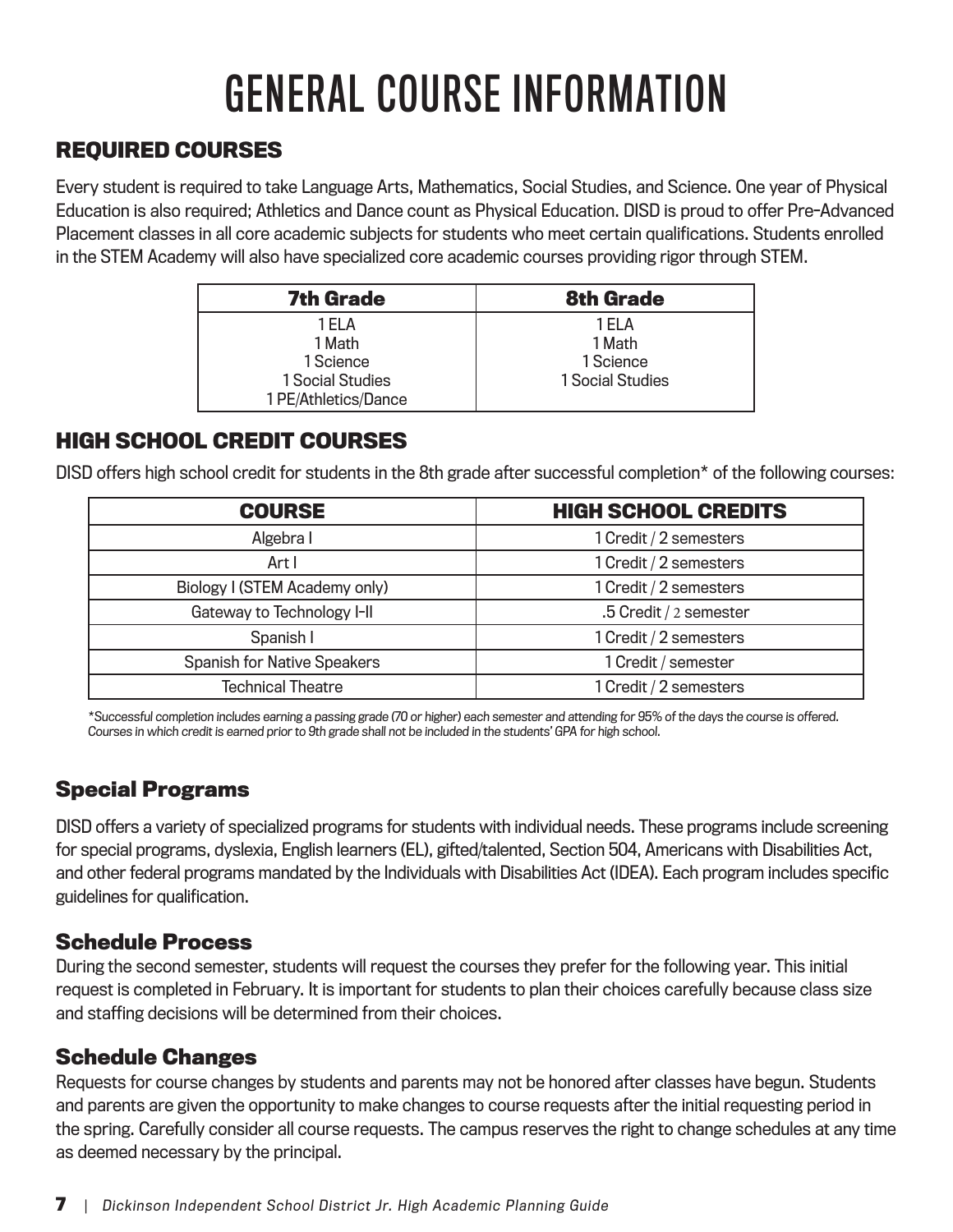### **GRADE PROMOTION IN GRADES 5-8**

In grades 5-8, promotion to the next grade level shall be based on an overall average of 70 on a scale of 100 based on course-level, grade-level standards (Texas Essential Knowledge and Skills) for all subject areas, and a grade of 70 or above in language arts, mathematics, and either science or social studies.

In addition to local standards for mastery and promotion, students in fifth and eighth grade must meet the passing standard established by the State Board of Education on an applicable assessment instrument in the subjects required under state law in order to be promoted to the next grade. In fifth and eighth grade, campus Grade Placement Committees (GPCs) shall make recommendations for promotion or retention of those students who do not meet minimum state standards.

#### **SSI: STUDENT SUCCESS INITIATIVE FOR REQUIRED ACCELERATED INSTRUCTION**

- 5th and 8th grade students must pass the STAAR reading and math tests in order to be promoted to 6th grade and 9th grade.
- Students have three opportunities to pass the STAAR reading and math tests (two during the spring and one during the summer).
- If a student does not pass the STAAR reading and math test, the Grade Placement Committee (GPC) must develop an Accelerated Instruction Plan (AIP) and provide accelerated instruction at a ratio no higher than 10 students per 1 instructor following each testing opportunity. The student must complete all required accelerated instruction prescribed by the GPC through the AIP.
- Students must complete accelerated instruction if they fail, are absent from, or otherwise do not receive a score on the April administration.
- Students must complete accelerated instruction if they fail, are absent from, or otherwise do not receive a score on the May administration (the GPC prescribes accelerated instruction that the student must complete from May to June).
- Students must complete accelerated instruction if they fail, are absent from, or otherwise do not receive a score on the June administration. The GPC prescribes accelerated instruction that the student must complete during the first six weeks of school.
- All students who participate in the 3rd test administration (June) (whether they pass, fail, are absent from, or otherwise do not receive a score) must participate in required accelerated instruction throughout the 2020- 2021 school year as prescribed by the GPC through the AIP.
- After the 3rd test administration (June), a student who fails, is absent from, or otherwise does not receive a score on the STAAR reading and math tests will be automatically retained in 5th and 8th grade.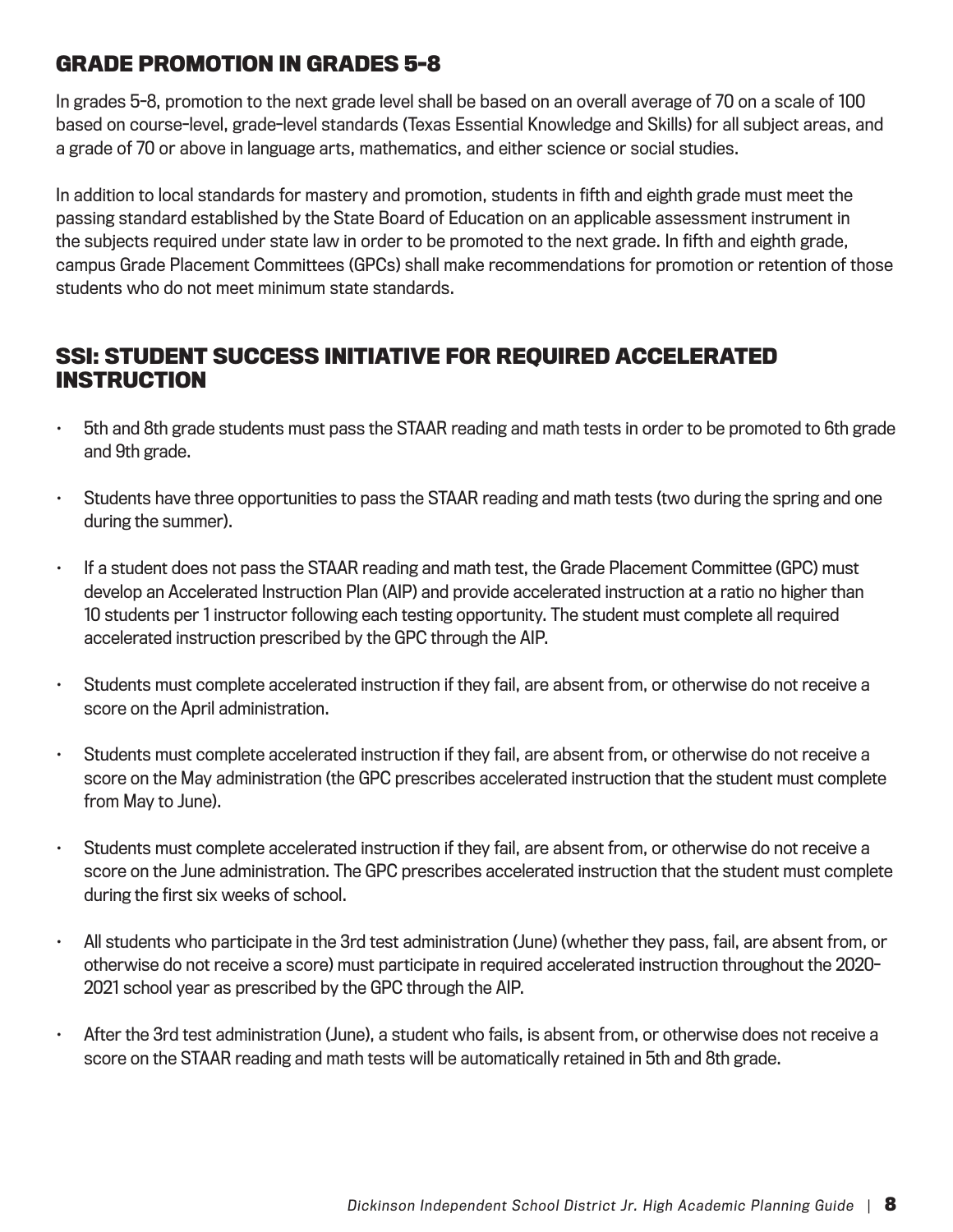# PRE-ADVANCED PLACEMENT COURSES

## **EQUITY AND ACCESS**

Opportunities for enrollment in Pre-Advanced Placement courses are open and made available to all junior high school students. Because Pre-AP courses are designed as college preparation, students must have demonstrated their academic preparedness and their willingness to invest the time and effort required for success in the rigorous courses. College Board research clearly shows that students who participate in challenging coursework, including Pre-AP coursework, have considerably higher success in college.

### **BENEFITS**

#### A DIFFERENT KIND OF CLASS:

- Through increased rigor, Pre-AP courses help students acquire the skills and academic habits needed for success in high school and beyond. Students will improve critical reading, writing, and problem-solving skills as a result of successful completion of these courses. In addition, students' time management, notetaking, and study skills will be greatly enhanced.
- A Pre-AP course is different from an on-level class/course. Instruction in a Pre-AP course focuses on intense discussions, rigorous real-world applications, analytical thinking, critical reading, and persuasive/ expository writing. Students are held to a high standard of academic engagement.
- Pre-AP courses provide preparation for success in high school Advanced Placement courses and the corresponding College Board AP Exams through which students may earn college credits.

### **SELECTION PROCESS**

In an effort to place students in appropriate level classes, admission criteria have been established for Pre-Advanced Placement courses. The academic records for all students who register for a Pre-Advanced Placement course will be evaluated against the following criteria:

- 1. Previous Academic Performance. Students shall have a yearly average of 90 (A) or higher in an on-level class/course or 80 (B) or higher in an Pre-AP course immediately preceding the next-level Pre-AP course.
- 2. STAAR Assessment. It is highly recommended that students achieve a "Masters Grade Level" STAAR score for entry into each Pre-AP course. Demonstrated academic achievement on the state assessment indicates that the student has the knowledge and skills necessary for success in the rigorous Pre-AP course. At minimum, however, students must achieve a "Meets Grade Level" score on the exam required for entry into an Pre-AP course.
- 3. Placement Appeal. Students who do not meet the criteria for admission to Pre-AP courses may submit an appeal to the campus.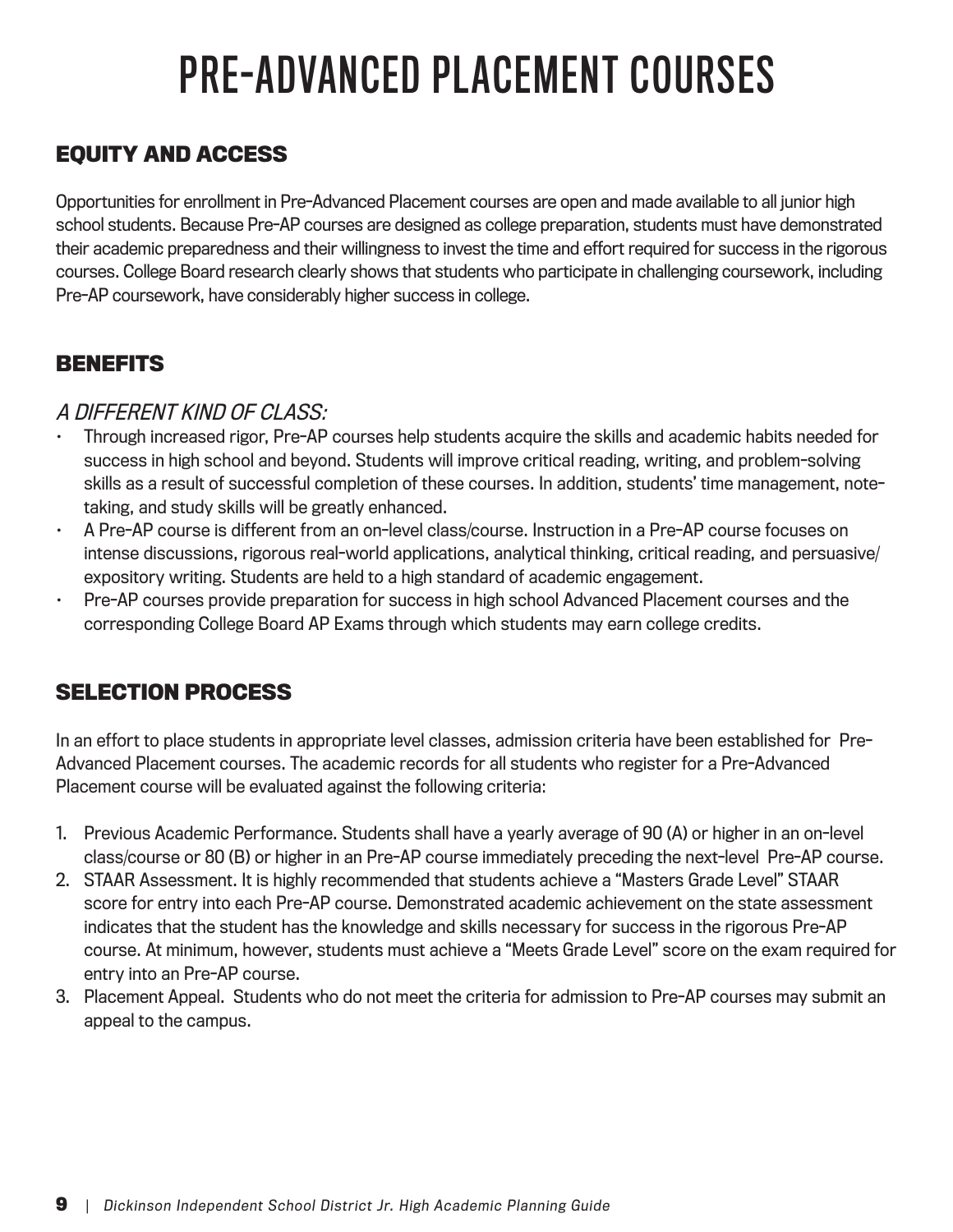#### **ENTRY CRITERIA**

| <b>Current Grade</b> | <b>2020-21 COURSE</b>     | <b>Course Requirements</b>                                                                                                 |  |
|----------------------|---------------------------|----------------------------------------------------------------------------------------------------------------------------|--|
|                      | 7th Pre-AP Math           | 6th Grade Pre-AP Math Course Average (≥80%)<br>6th Grade STAAR Math (≥1653)<br>Qualifying Score on Math Placement Exam     |  |
|                      | 7th Pre-AP English        | 6th Grade ELAR Course Average (≥80%/90%)<br>6th Grade STAAR Reading (≥1629)                                                |  |
| 6th Grade            | 7th Pre-AP Social Studies | 6th Grade SS Course Average (≥80%/90%)<br>6th Grade STAAR Reading $( \ge 1629)$                                            |  |
|                      | 7th Pre-AP Science        | 6th Grade Science Course Average (≥80%/90%)<br>5th Grade STAAR Science or (≥4000)<br>6th Grade STAAR Reading $( \ge 1629)$ |  |
|                      |                           |                                                                                                                            |  |
|                      | Pre-AP Algebra I          | 7th Grade Pre-AP Math Course Average (≥80%)<br>7th Grade STAAR Math (≥1688)                                                |  |
|                      | 8th Pre-AP English        | 7th Grade ELAR Course Average (≥80%/90%)<br>7th Grade STAAR Reading (≥1674)                                                |  |
| 7th Grade            | 8th Pre-AP Social Studies | 7th Grade SS Course Average (≥80%/90%)<br>7th Grade STAAR Reading (≥1674)                                                  |  |
|                      | 8th Pre-AP Science        | 7th Grade Science Course Average (≥80%/90%)<br>5th Grade STAAR Science or (≥4000)<br>7th Grade STAAR Reading (≥1674)       |  |
|                      | Spanish I                 | 7th Grade STAAR Reading (≥1674)                                                                                            |  |

### **PROGRAM REQUIREMENTS**

- Parent Meeting. All parents of students who are enrolled in a Pre-AP course are encouraged to attend one of the parent meetings held in the spring.
- Summer Assignments. Summer Assignments are highly recommended for all STEM and Pre-AP/AP courses and are designed to introduce students to the course content, to familiarize students with the rigor of advanced curriculum, and to give students an idea of the level of intensity and the pace of the course. Completion of the summer assignment is strongly encouraged, but not required. Students who complete the summer assignment for a STEM or Pre-AP/AP course are afforded the opportunity to be better prepared and will be awarded extra credit.
- Commitment Statement. An electronic contract signed by both student and parent will be due during the first week of school or upon enrollment of new students.
- Appeal of Criteria. An appeal form must be completed and signed by the parent and submitted to the campus on or before the fifth day of school. Appeals will be reviewed by the campus Selection and Review Committee made up of an administrator, a counselor, and at least one (1) Pre-AP course teacher.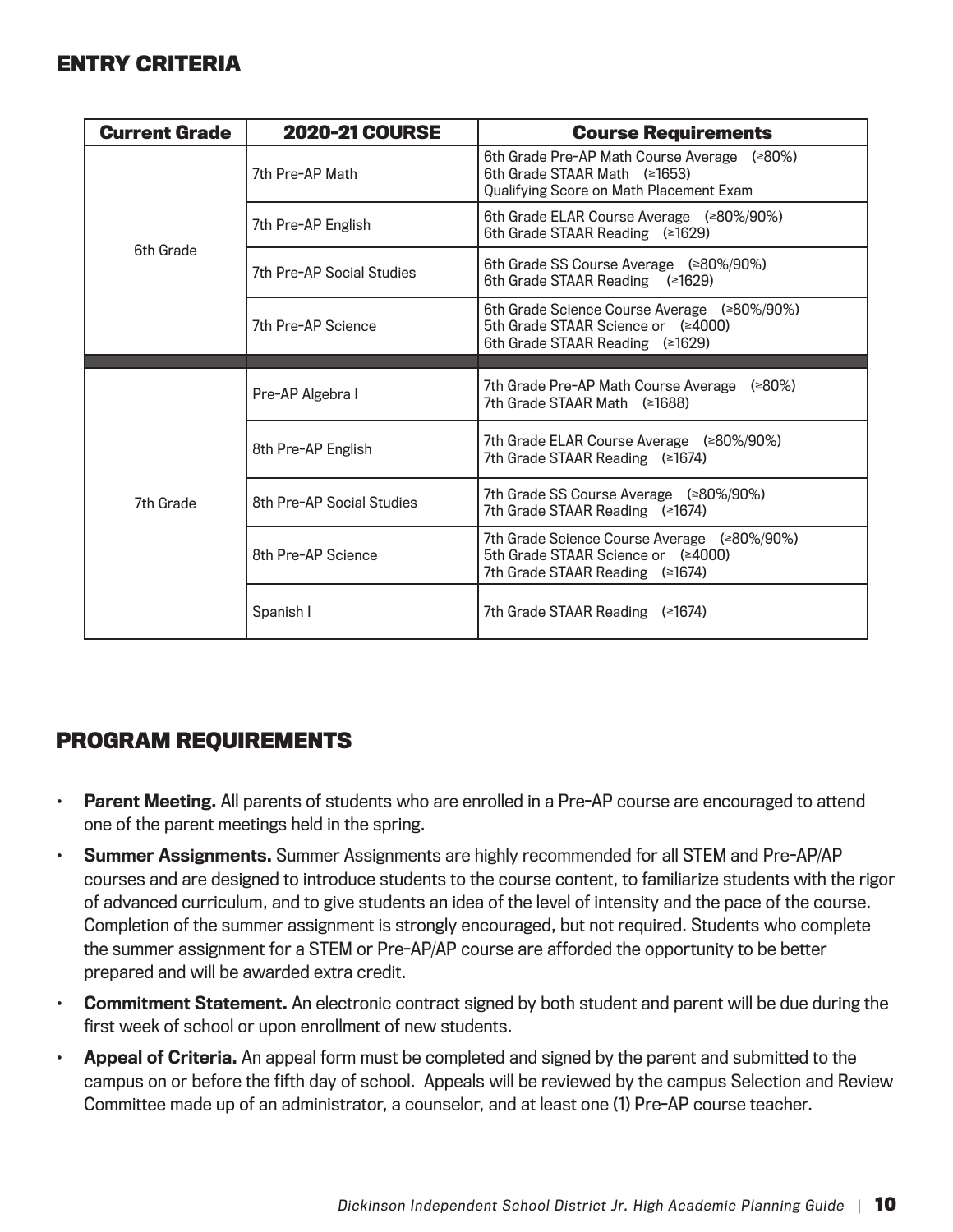### **EXIT FROM A PRE-AP COURSE**

College and university admissions officers have repeatedly indicated that high school students who successfully complete Pre-AP courses are given greater consideration when all other college admissions indicators are equal. A transcript that indicates that a student has earned a "C" in a Pre-AP course is given higher consideration than one who earns an "A" in an on-level class/course. Because junior high school Pre-AP courses are designed to prepare students for high school and, ultimately, college success, we strongly advise Advanced students to stay in these courses working through difficulties by attending tutorials, doing extra reading/work at home, joining a student study group, and using effective note-taking strategies in class.

#### If a student indicates that he/she wants out of the class and scheduled into the corresponding on-level course, the following timeline and procedure(s) must be followed:

#### **EXIT POINT #1: PRIOR TO START OF SCHOOL**

Students are registered for courses during the spring of the previous school year. It is important that students carefully select their coursework making wise decisions based on their time commitments, their interests, and their demonstrated academic achievement. The first exit point after initial registration will be made available to all students in May. All students will review their course selections and may request a schedule change prior to the start of school in the fall. A parent/primary caregiver signature is required for the schedule change.

#### **EXIT POINT #2: END OF THE FIRST NINE WEEKS**

Students who are failing the Pre-AP course at the end of the first grading period are in danger of failing for the semester. Serious consideration must be given to the student's willingness to complete the rigorous coursework and to his/her time commitments in order for him/her to be success and pass the first semester. Students who are failing a Pre-AP course at the end of the first 9 weeks may be moved to the respective onlevel class/course. Students with a 65-69 may remain in the course as long as the student, parent, and teacher agree the student has the ability to pass for the semester. The student's parent or primary caregiver will be notified by the Pre-AP teacher about the failing grade at the end of the first nine weeks.

#### **EXIT POINT #3: END OF THE FIRST SEMESTER**

Any student who fails a Pre-AP course with a grade below 70 for the first semester may be removed from the course at the end of the first semester. The student's parent or primary caregiver will be notified by the Pre-AP course teacher of the failing grade. The parent or primary caregiver may also request to remove the student from the course for the second semester. Written notification must be given to the school counselor before the first business day in December.

To request an exit from an Pre-AP course at one of the three (3) Exit Points of a semester, students and parents/guardians must complete a Class Exit Request Form and submit it to the campus counselor prior to the Exit Point deadlines.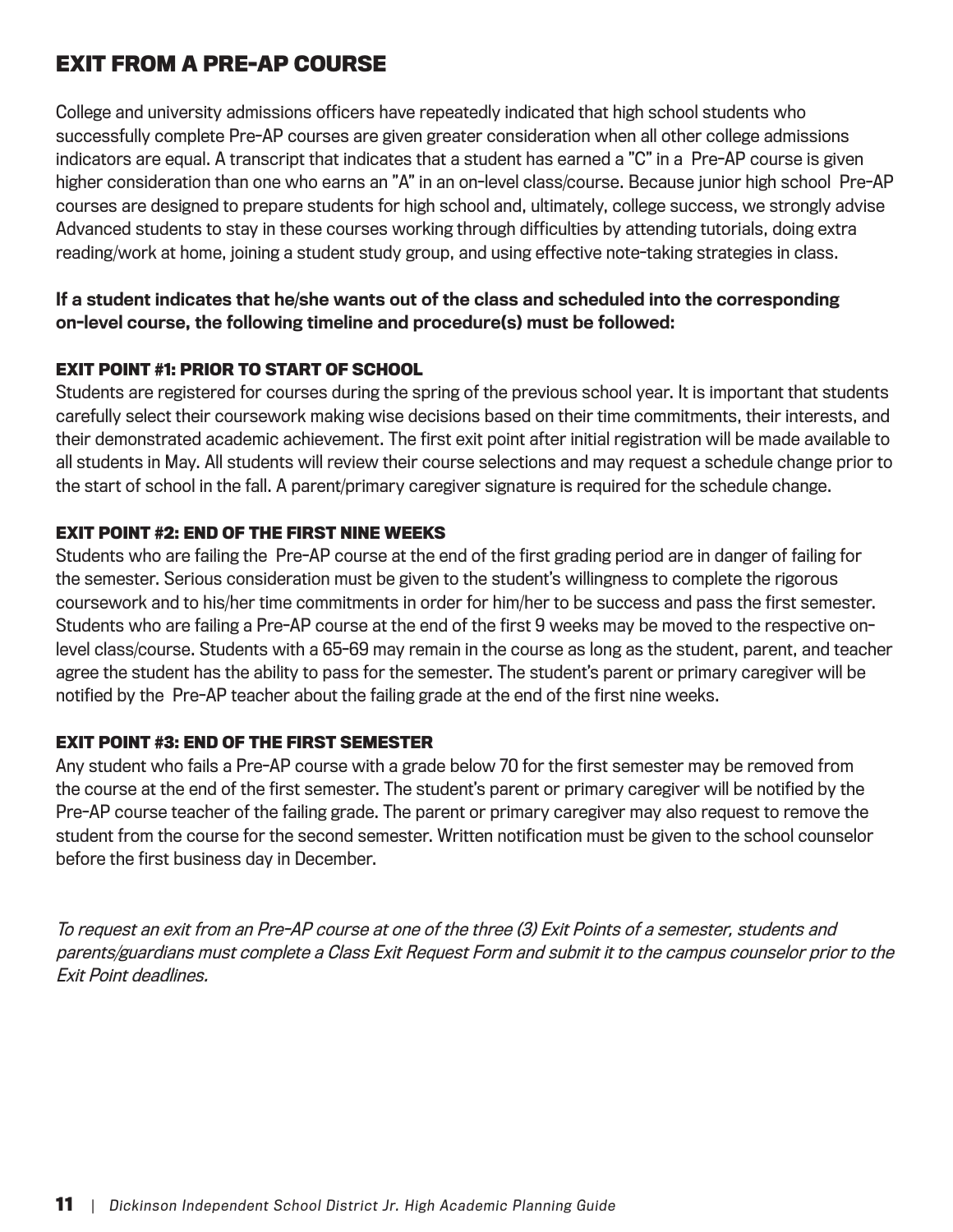# DICKINSON ISD STEM ACADEMY

## THE MISSION

The purpose of the STEM Academy is to increase student achievement by engaging students in innovative science, technology, engineering and math instruction.

## THE VISION

The STEM Academy will provide a continuous pathway of educational opportunities that create STEMliterate graduates ready to accept the challenges of advanced education beyond high school, meeting the needs of future workforce.

## **STEM ACADEMY PROGRAM DESIGN**

The DISD STEM Academy is designed as a rigorous academic cohort model for students in grades 5 – 12 who enjoy challenges and investigating the world around them. Students explore STEM concepts through hands-on learning experiences, research, and exploration in every content. Teacher collaboration within team planning produces the cross-curricular lessons that allow students to focus on content through the lens of STEM. All courses in the STEM Academy are taught as advanced or Pre-AP level courses, while math and science courses also have an accelerated curriculum.

In addition to core advanced academic study, students also explore STEM concepts through Brainiac Block, the STEM Academy exploratory elective. Through this course, students experience Project Lead the Way modules and project-based learning within the Texas Performance Standards Project. Students also participate in field experiences, guest lectures, and more.

## **STEM ACADEMY REQUIREMENTS FOR ENTRY**

#### A STEM Academy applicant must meet the following minimum criteria to be eligible for consideration:

- Currently enrolled in DISD at time of application.
- Meet the passing standard on each of the most recent STAAR assessments.
- Currently enrolled in the highest academic core courses offered at that grade level (i.e. advanced, honors, Pre-AP, etc.) for math, science, English language arts, and social studies.
- Recent semester average of 85 (B) or better in Math, Science, Reading, and Social Studies
- Attendance rate of 97% or better for the current school year (unexcused absences)
- Discipline record that reflects no out-of-school suspensions, no DAEP placement, and no more than 3 days of ISS placement.
- Must meet criteria on a STEM Science Exam in grades 7-8.
- Two favorable teacher recommendations from the current year from Math and Science. If the math and science teacher are one in the same, the second recommendation should come from the Reading or ELA teacher.

## **STEM ACADEMY APPLICATION PROCEDURES**

- All students must meet minimum eligibility criteria for applications to be considered.
- STEM Academy applications are accepted for all DISD students in the spring semester for placement the following school year for all DISD students.
- Applications are also accepted prior to the start of school in the fall for students new to DISD only.
- Students may also re-apply to the STEM Academy/Waiting List in the spring of each year.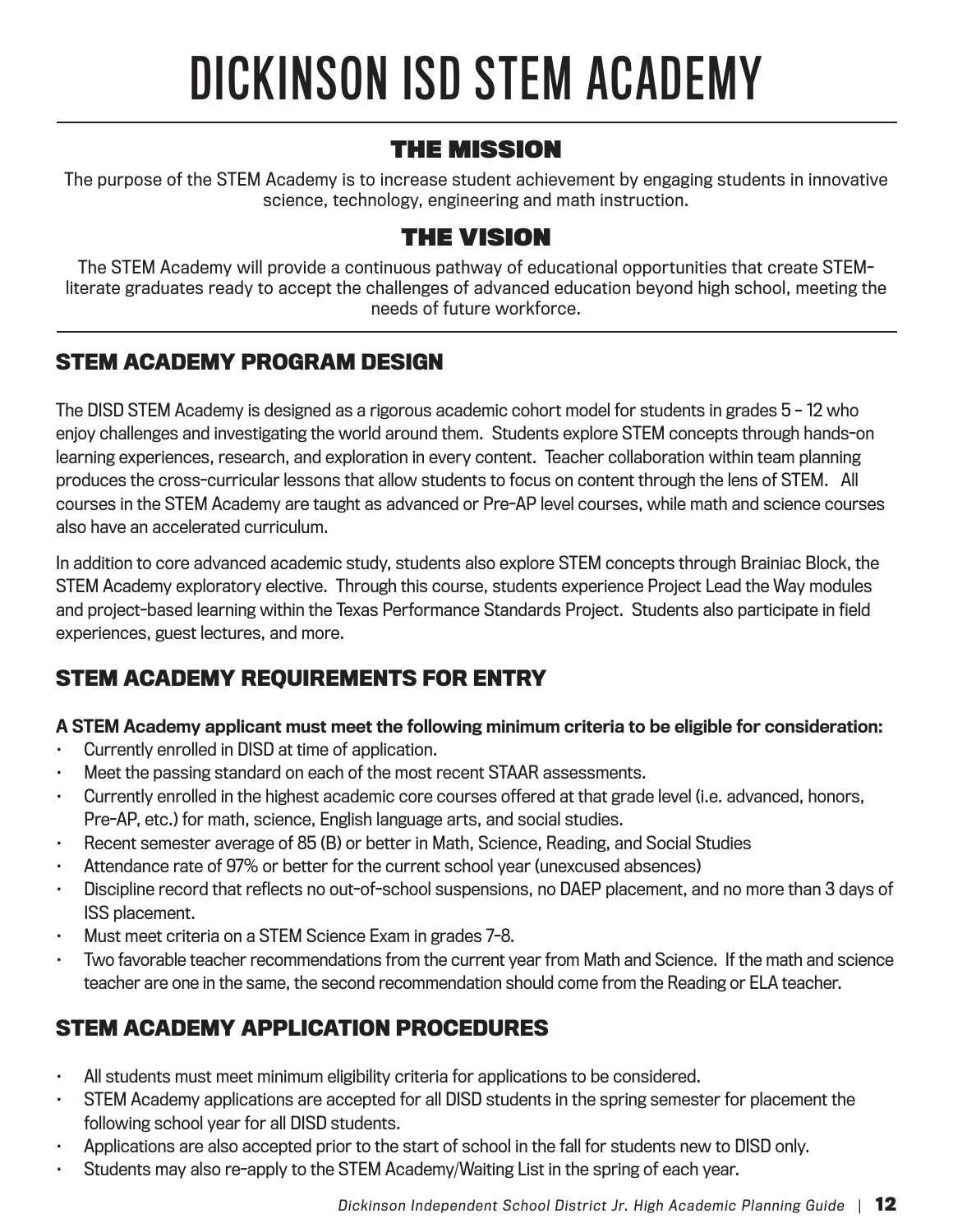# PLANNING YOUR HIGH SCHOOL PROGRAM

Planning a four-year high school program is a serious undertaking. Although many of your courses will be determined by the graduation plan you select, you will still have many other choices to make during your years of school. Will you continue your education in college or in a trade or technical school? Do you want to learn a career skill in order to enter the full-time work force immediately after school? Are you interested in a technical field? Are you thinking of entering a profession that requires many years of specialized education? The answers to these questions are extremely important for making decisions about your course selections for all four years in high school. Your interests and abilities should also guide these answers. An overview of graduation plans/requirements can be found on page 13.

In addition, the High School Academic Planning Guide offers practical suggestions for planning your high school course of study to meet state graduation requirements and college admissions standards as well as future career planning. For more information on high school courses offered in Dickinson ISD, including detailed descriptions, prerequisites, and grade points, please see the High School Academic Planning Guide.

#### TO VIEW THE 2020-2021 DHS ACADEMIC HANDBOOK VISIT: HTTPS://BIT.LY/38WXYDU.

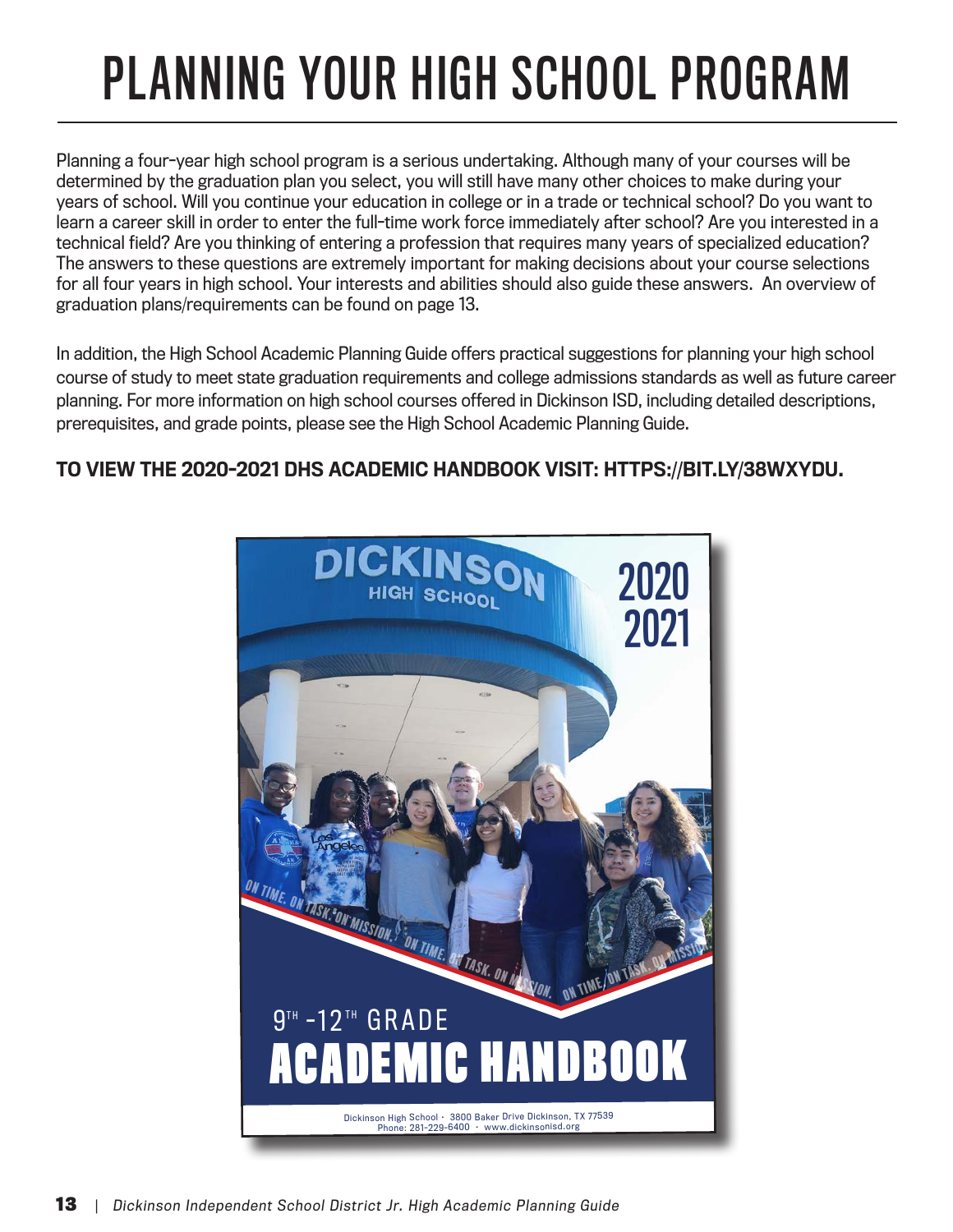# **State Graduation Plans**

| <b>Foundation Plan*</b><br>22 Credits                                        | <b>Foundation Plan* + Endorsement</b><br><b>26 Credits</b>                               |  |  |
|------------------------------------------------------------------------------|------------------------------------------------------------------------------------------|--|--|
|                                                                              |                                                                                          |  |  |
| English $-4$ credits<br>English 1, 2, 3 and one advanced English credit      | English $-4$ credits<br>English 1, 2, 3, and one advanced English credit                 |  |  |
| Math $-$ 3 credits                                                           | Math $-$ 4 credits                                                                       |  |  |
| Algebra I, Geometry, and one advanced Math credit                            | Algebra I, Geometry, and two advanced Math credits**                                     |  |  |
| Science $-3$ credits                                                         | Science $-4$ credits                                                                     |  |  |
| Biology and two advanced Science credits                                     | Biology and three advanced Science credits                                               |  |  |
| Social Studies - 3 credits                                                   | Social Studies - 3 credits                                                               |  |  |
| World Geography or World History, U.S. History, Government,<br>and Economics | World Geography or World History, U.S. History, Government,<br>and Economics             |  |  |
| Languages other than English $-2$ credits                                    | Languages other than English $-2$ credits                                                |  |  |
| Fine Arts $-1$ credit                                                        | Fine Arts $-1$ credit                                                                    |  |  |
| Physical Education $-1$ credit                                               | Physical Education - 1 credit                                                            |  |  |
| $Electives - 5 credits$                                                      | $Electives - 7 credits$                                                                  |  |  |
|                                                                              | See Endorsement 4 year plan                                                              |  |  |
|                                                                              | Distinguished Level of Achievement-Student must take Algebra 2 as an<br>advanced math.** |  |  |

#### **Endorsements**

Please refer to the course plans for specific course requirements necessary to earn each endorsement.

| Arts &<br><b>Humanities</b>                                                          | <b>Business &amp;</b><br>Industry                                                                                                                                                                                                                                                                | <b>Public Services</b>                                                                                                                            | <b>STEM</b>                                                                                                       | Multidisciplinary<br><b>Studies</b>                                                                                                                                                                                                        |
|--------------------------------------------------------------------------------------|--------------------------------------------------------------------------------------------------------------------------------------------------------------------------------------------------------------------------------------------------------------------------------------------------|---------------------------------------------------------------------------------------------------------------------------------------------------|-------------------------------------------------------------------------------------------------------------------|--------------------------------------------------------------------------------------------------------------------------------------------------------------------------------------------------------------------------------------------|
| • Fine Arts<br>• Foreign Languages &<br><b>Cultural Studies</b><br>• Social Sciences | • Agriculture, Food & Natural<br>Resources<br>• Arts, Audio/Video<br>Technology &<br>Communications<br>• English & Communication<br>$\bullet$ Finance<br>• Information Technology<br>(COM)<br>• Manufacturing<br>• Marketing, Sales, & Service<br>• Transportation, Distribution,<br>& Logistics | $\bullet$ AFJROTC<br>• Education & Training<br>• Health Science<br>• Human Services<br>• Law, Public Safety,<br><b>Corrections &amp; Security</b> | Engineering<br>$\bullet$<br><b>Advanced Math</b><br>$\bullet$<br>Advanced Science                                 | Student selects courses<br>from each endorsement<br>area and earns credits in<br>a variety of advanced<br>courses from multiple<br>content sufficient to<br>complete distinguished<br>level under the<br>foundation high school<br>program |
| <b>State Assessments Required for Graduation (EOC)</b>                               |                                                                                                                                                                                                                                                                                                  | <b>Performance Acknowledgements</b>                                                                                                               |                                                                                                                   |                                                                                                                                                                                                                                            |
| English I<br>English 2<br>Algebra I<br>US History<br><b>Biology</b>                  |                                                                                                                                                                                                                                                                                                  | <b>Outstanding Performance:</b><br>Dual Credit coursework,<br>bilingualism/biliteracy, AP Exam,<br>PSAT, ACT- Plan, SAT or ACT                    | Certification: State, Nationally, or<br>Internationally recognized business<br>or industry certificate or license |                                                                                                                                                                                                                                            |

\*Algebra 2, World History and English 4 are highly recommended for college bound students. It is the student's responsibility to check prospective college requirements.

\*\*Algebra 2 is required to be eligible for automatic admissions if in top 10% (6% for UT-Austin). The 86th Texas Legislature, Regular Session, 2019, passed SB 232 requiring school districts to notify parents that state graduation requirements do not require a student to complete an Algebra II course to graduate under the Foundation High School Program. Students who does not complete an Algebra II course will not be eligible for— automatic college admission or certain financial aid including: TEXAS grant program and Texas Educational Opportunity Grant Program.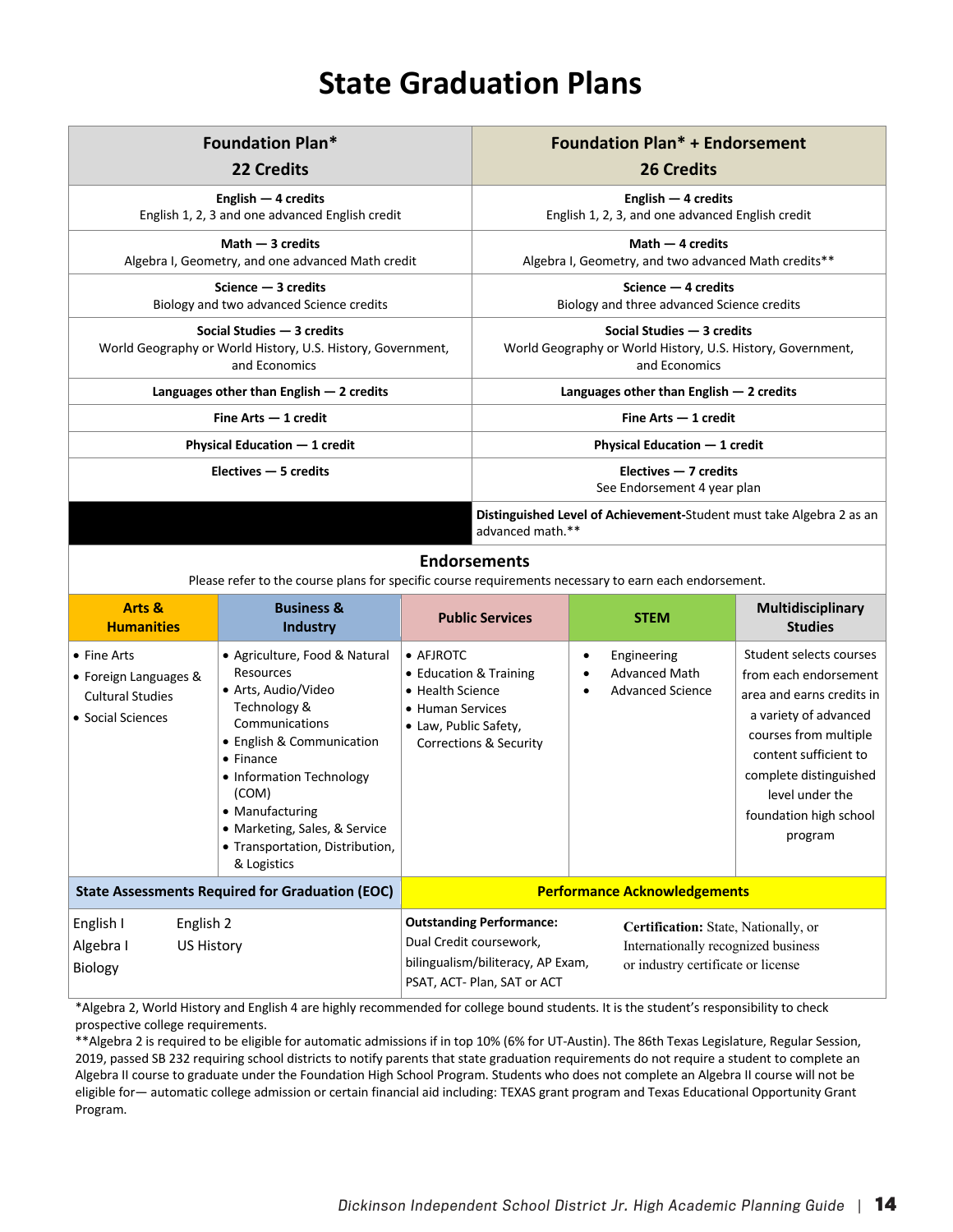# **CORE ACADEMIC COURSES**

# ENGLISH LANGUAGE ARTS

#### **[7LA1 or 8LA1] English Language Arts (ELA) Workshop—Grade 7 & 8**

Length: 2 Semesters

English Language Arts Workshop is a required course for those students who have not met Approaches Grade Level on STAAR Reading in 6th or 7th grade. In this year-long course, students will have additional opportunities to find success with reading and writing in authentic situations as well as on STAAR. It is aligned with the student's grade level ELA course. Instruction will include: pre-teaching key skills, developing students' independent reading and writing abilities, and enhancing academic vocabulary.

#### **[7LA2] English Language Arts – Grade 7**

Length: 2 Semesters

The English language arts class embodies the interconnected nature of listening, speaking, reading, writing, and thinking through the seven integrated strands of developing and sustaining foundational language skills; comprehension; response; multiple genres; author's purpose and craft; composition; and inquiry and research. The course focuses on academic oracy (proficiency in oral expression and comprehension), authentic reading, and reflective writing.

#### **[7LA3 or 8LA3] English Language Arts (ELA) for ESL—Grade 7 & 8**

Length: 2 Semesters

English Language Arts for ESL students is a 2 period course for 7th and 8th grade Limited English proficiency (LEP) newcomer students. This course is designed to develop a student's language and writing skills in the English language. Students will be provided learning opportunities that consist of the English Language Proficiency Standards (ELPS) as well as the English Language Arts Texas Essential Knowledge and Skills (TEKS).

#### **[7LA4] English Language Arts Pre-AP – Grade 7**

Length: 2 Semesters Prerequisite: Identified through the Pre-AP course selection process

The PAP English language arts class embodies the interconnected nature of listening, speaking, reading, writing, and thinking through the seven integrated strands of developing and sustaining foundational language skills; comprehension; response; multiple genres; author's purpose and craft; composition; and inquiry and research. The course focuses on academic oracy (proficiency in oral expression and comprehension), authentic reading, and reflective writing. This course works at a quicker more independent pace than Language Arts. It includes higher-level vocabulary, grammatical structures, and various creative approaches to creativity and evaluation of diverse pieces of literature. It will prepare students for further studies and continued success in high school and even lower levels of college. It will assist in preparing the student for the ACT, SAT and AP College Board Exam.

#### **[7LA6] English Language Arts STEM – Grade 7 (KJH only)**

Length: 2 Semesters Prerequisite: STEM Academy Enrollment

English Language Arts for STEM students will master previously learned language arts skills while reading and writing increasingly complex, refined texts. The STEM English language arts class embodies the interconnected nature of listening, speaking, reading, writing, and thinking through the seven integrated strands of developing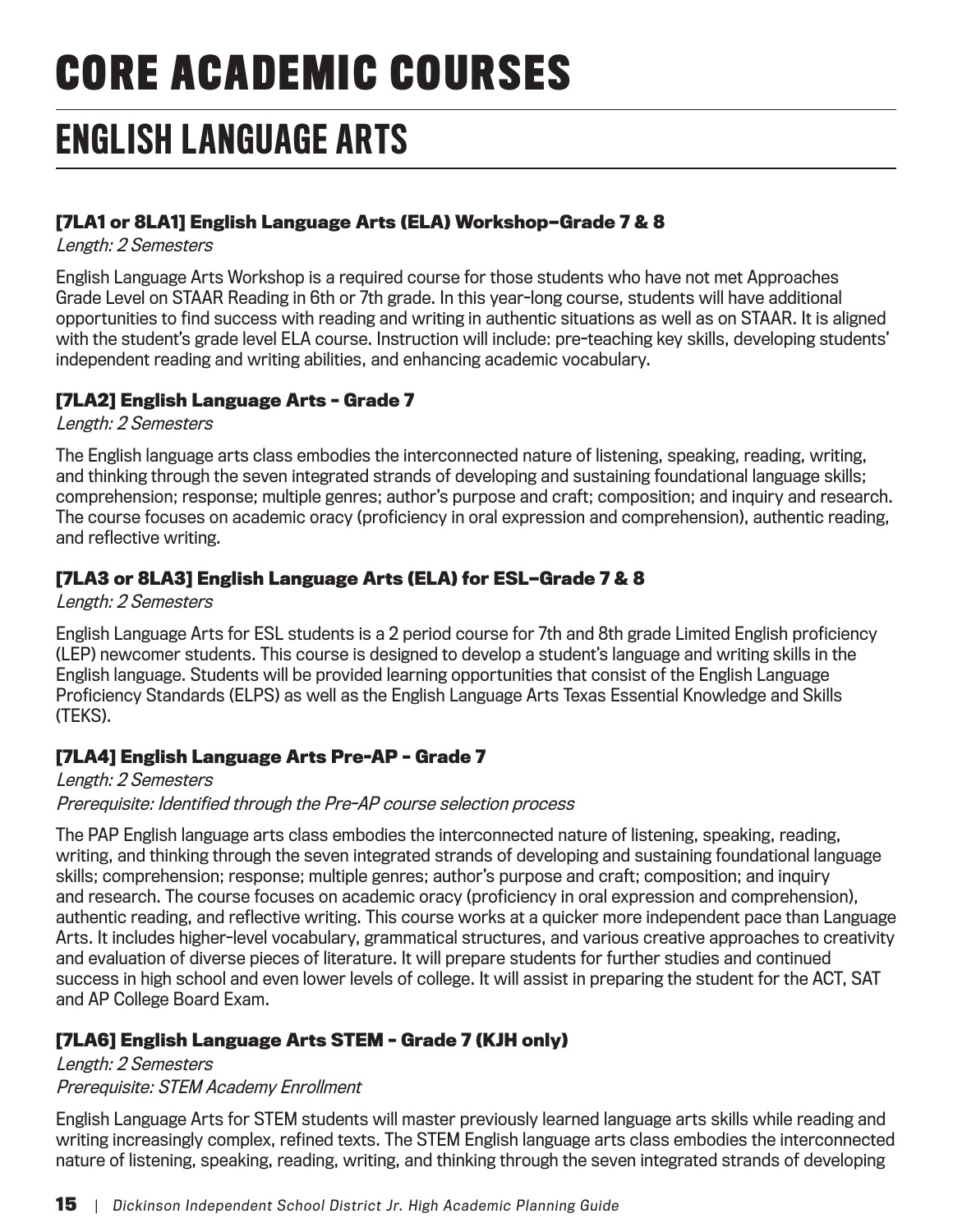and sustaining foundational language skills; comprehension; response; multiple genres; author's purpose and craft; composition; and inquiry and research. The course focuses on academic oracy (proficiency in oral expression and comprehension), authentic reading, and reflective writing. This course works at a quicker more independent pace than Language Arts.It includes higher-level vocabulary, grammatical structures, and various creative approaches to creativity and evaluation of diverse pieces of literature. It will prepare students for further studies and continued success in high school and even lower levels of college. It will assist in preparing the student for the ACT, SAT and AP College Board Exam. Advanced level products, and independent research are required in this course.

#### **[8LA2] English Language Arts – Grade 8**

#### Length: 2 Semesters

The English language arts class embodies the interconnected nature of listening, speaking, reading, writing, and thinking through the seven integrated strands of developing and sustaining foundational language skills; comprehension; response; multiple genres; author's purpose and craft; composition; and inquiry and research. The course focuses on academic oracy (proficiency in oral expression and comprehension), authentic reading, and reflective writing.

#### **[8LA4] English Language Arts Pre-AP – Grade 8**

#### Length: 2 Semesters Prerequisite: Identified through the Pre-AP course selection process

The PAP English language arts class embodies the interconnected nature of listening, speaking, reading, writing, and thinking through the seven integrated strands of developing and sustaining foundational language skills; comprehension; response; multiple genres; author's purpose and craft; composition; and inquiry and research. The course focuses on academic oracy (proficiency in oral expression and comprehension), authentic reading, and reflective writing. This course works at a quicker more independent pace than Language Arts. It includes higher-level vocabulary, grammatical structures, and various creative approaches to creativity and evaluation of diverse pieces of literature. It will prepare students for further studies and continued success in high school and even lower levels of college. It will assist in preparing the student for the ACT, SAT and AP College Board Exam.

#### **[8LA6] English Language Arts STEM – Grade 8 (KJH only)**

#### Length: 2 Semesters Prerequisite: STEM Academy Enrollment

English Language Arts for STEM students will master previously learned language arts skills while reading and writing increasingly complex, refined texts. The STEM English language arts class embodies the interconnected nature of listening, speaking, reading, writing, and thinking through the seven integrated strands of developing and sustaining foundational language skills; comprehension; response; multiple genres; author's purpose and craft; composition; and inquiry and research. The course focuses on academic oracy (proficiency in oral expression and comprehension), authentic reading, and reflective writing. This course works at a quicker more independent pace than Language Arts.It includes higher-level vocabulary, grammatical structures, and various creative approaches to creativity and evaluation of diverse pieces of literature. It will prepare students for further studies and continued success in high school and even lower levels of college. It will assist in preparing the student for the ACT, SAT and AP College Board Exam. Advanced level products, and independent research are required in this course.

#### **[E7N1 or E8N1] Content Workshop for ESL—Grade 7 & 8**

#### Length: 2 Semesters

Content Workshop for ESL is a yearlong course for 7th and 8th grade limited English proficiency (LEP) students designed to develop students' academic skills in all four core contents. This course will support students in the course work they are covering in math, science and social studies.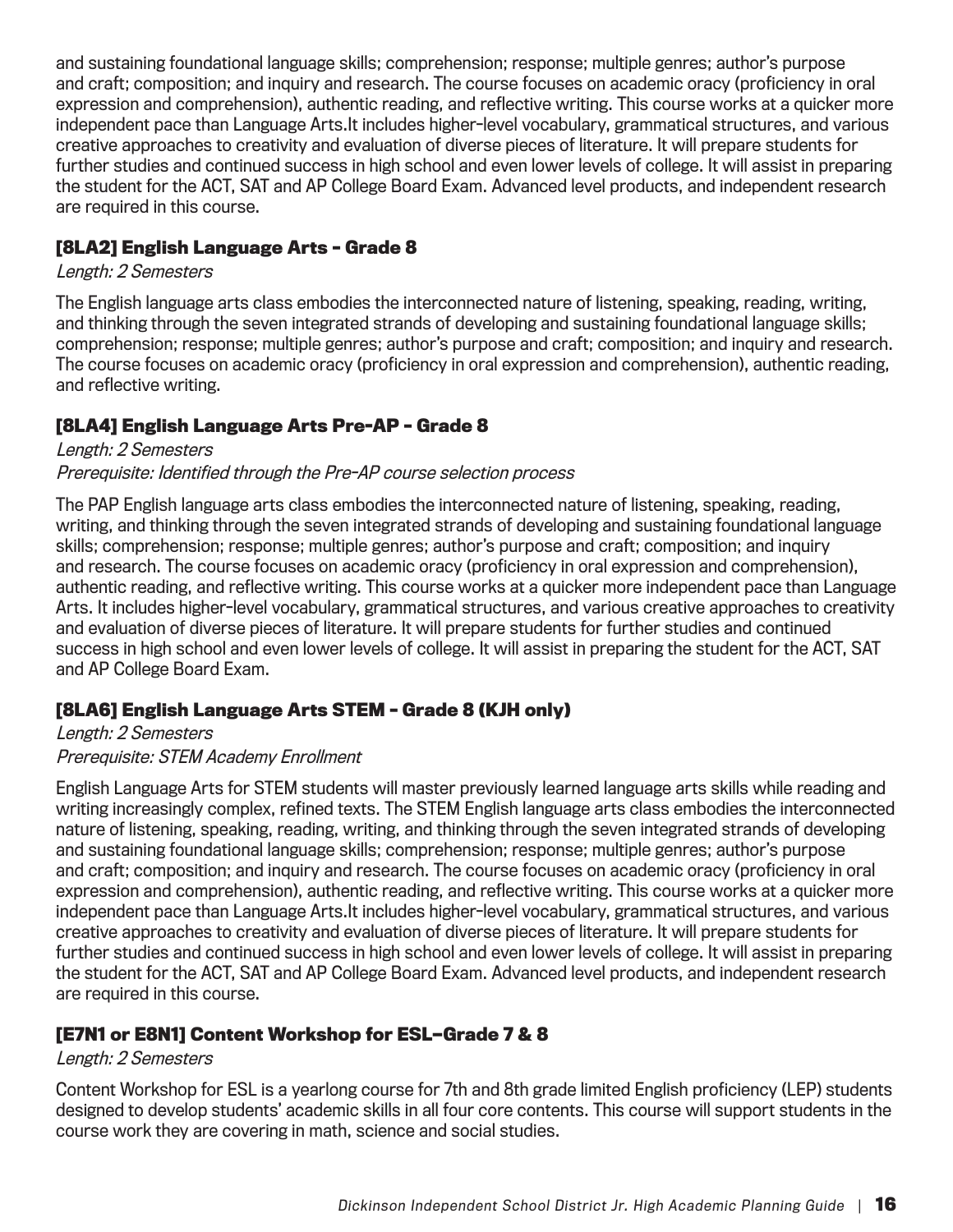#### **[7MA2] Mathematics – Grade 7**

Length: 2 Semesters

Mathematics in Grade 7 focuses on the study of concepts and skills associated with the understanding of the place-value system, numbers and the basic operations (addition, subtraction, multiplication, and division) with fractions and decimals. Students will study problem-solving techniques, measurement concepts using both metric and customary units, exponents, properties and relationships of geometric shapes. The major units are rational number operations; proportionality; expressions, equations, and inequalities; probability; multiple representations; geometry and measurement and data. Students use concepts, algorithms, and properties of rational numbers to explore mathematical relationships and patterns.

#### **[7MA4] Pre-AP Mathematics — Grade 7**

Length: 2 Semesters Prerequisite: Successful completion of Pre-AP Mathematics —Grade 6; Identified through the Pre-AP Course selection process Note: Upon successful completion of this course, students will be required to take the 8th grade Math STAAR exam

Pre-AP Math in grade 7 is an accelerated math course combining concepts from both the 7th and 8th grade math curriculum to ensure students are on-track for Algebra I in grade 8. This course focuses primarily on developing skills in rational number operations, solving algebraic equations, proportional relationships and slope, nonproportional relationships, Pythagorean theorem, similarity and transformations, measurement and data analysis. Students use concepts, algorithms, and properties of real numbers to explore mathematical relationships and to describe increasingly complex situations. Students should expect an additional time requirement and be willing to work independently. While the use of all types of technology is important, the emphasis on algebra readiness skills necessitates the use of graphing technology, specifically the TI-NSpire calculator.

#### **[7MA6] Mathematics STEM – Grade 7 (KJH only)**

Length: 2 Semesters Prerequisite: STEM Academy Enrollment Notes: Upon successful completion of this course, students will be required to take the 8th Grade Math STAAR exam

Math STEM in grade 7 is an accelerated math course combining concepts from both the 7th and 8th grade math curriculum to ensure students are on-track for Algebra I in grade 8 STEM. Using universal themes and interdisciplinary lessons, this course focuses primarily on developing skills in rational number operations, solving algebraic equations, proportional relationships and slope, non-proportional relationships, Pythagorean theorem, similarity and transformations, measurement and data analysis. Students use concepts, algorithms, and properties of real numbers to explore mathematical relationships, solve complex problems, and communicate ideas in a real world mathematical application. Students should expect an additional time requirement and be willing to work independently. While the use of all types of technology is important, the emphasis on algebra readiness skills, STEM investigations and the engineering design process necessitates the use of graphing technology, specifically the TI-NSpire calculator.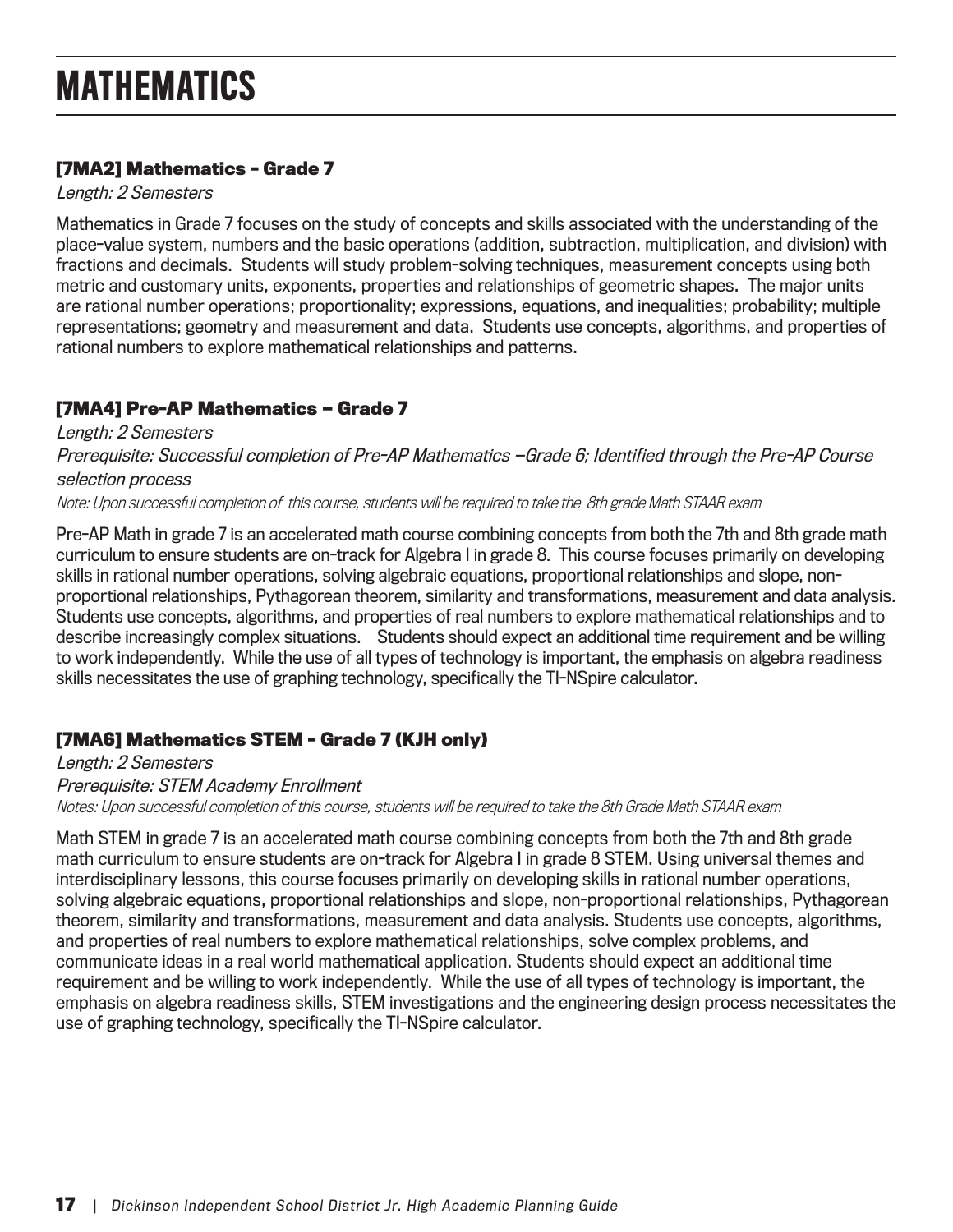#### **[8MA2] Mathematics – Grade 8**

Length: 2 Semesters

Mathematics in grade 8 focuses primarily on developing skills in rational number operations, solving algebraic equations, proportional relationships and slope, non-proportional relationships, Pythagorean theorem, similarity and transformations, measurement and data analysis. Students use concepts, algorithms, and properties of real numbers to explore mathematical relationships and to describe increasingly complex situations. While the use of all types of technology is important, the emphasis on algebra readiness skills necessitates the use of graphing technology, specifically the TI-NSpire calculator.

#### **[8MA4] Pre-AP Algebra I —Grade 8**

Length: 2 Semesters Credit: 1 High School Credit after successful completion of the course Prerequisite: Successful completion of Pre-AP Mathematics —Grade 7; Identified through the Pre-AP Course selection process

Notes: Upon successful completion of this course, students will be required to take the Algebra I STAAR EOC exam

Pre-AP Algebra I in grade 8 is a fast-paced course that extends the pre-requisite 7th Pre-AP Math concepts and continues the study of operations with real numbers and polynomials, relations and functions, creation and application of linear functions and relations, and an introduction to nonlinear functions with extensions. Opportunities for problem solving will be given to emphasize critical thinking and to develop college-readiness skills in mathematics, readying students for the challenges of Pre-AP Geometry in grade 9. Students will use technology, specifically the TI-NSpire calculator to enhance solving problems relevant to student experiences.

#### **[8MA6] Algebra I STEM—Grade 8 (KJH only)**

Length: 2 Semesters Credit: 1 High School Credit after successful completion of the course Prerequisite: STEM Academy Enrollment

Notes: Upon successful completion of this course, students will be required to take the Algebra I STAAR EOC exam

Algebra I STEM in grade 8 is a fast-paced course that extends the pre-requisite 7th Pre-AP Math concepts and continues the study of operations with real numbers and polynomials, relations and functions, creation and application of linear functions and relations, and an introduction to nonlinear functions with extensions. Using universal themes in STEM, students have opportunities for problem solving to emphasize critical thinking and to develop college-readiness skills in mathematics, readying students for the challenges of STEM Geometry in grade 9. While the use of all types of technology is important, the TI-NSpire calculator and its graphing technology are necessary tools for algebraic manipulations within STEM investigations and the engineering design process.

#### **[7MA1 or 8MA1] Math Lab—Grades 7 & 8**

#### Length: 2 Semesters

Math Lab is designed for students who have not met the "Minimum Standard" on STAAR Math in 6th or 7th grade. In this year-long course, students will have additional opportunities to use manipulatives and work with supplementary hands-on activities. The course is aligned with the student's grade-level Math course. Problem solving activities will provide enrichment opportunities that enhance the traditional curriculum.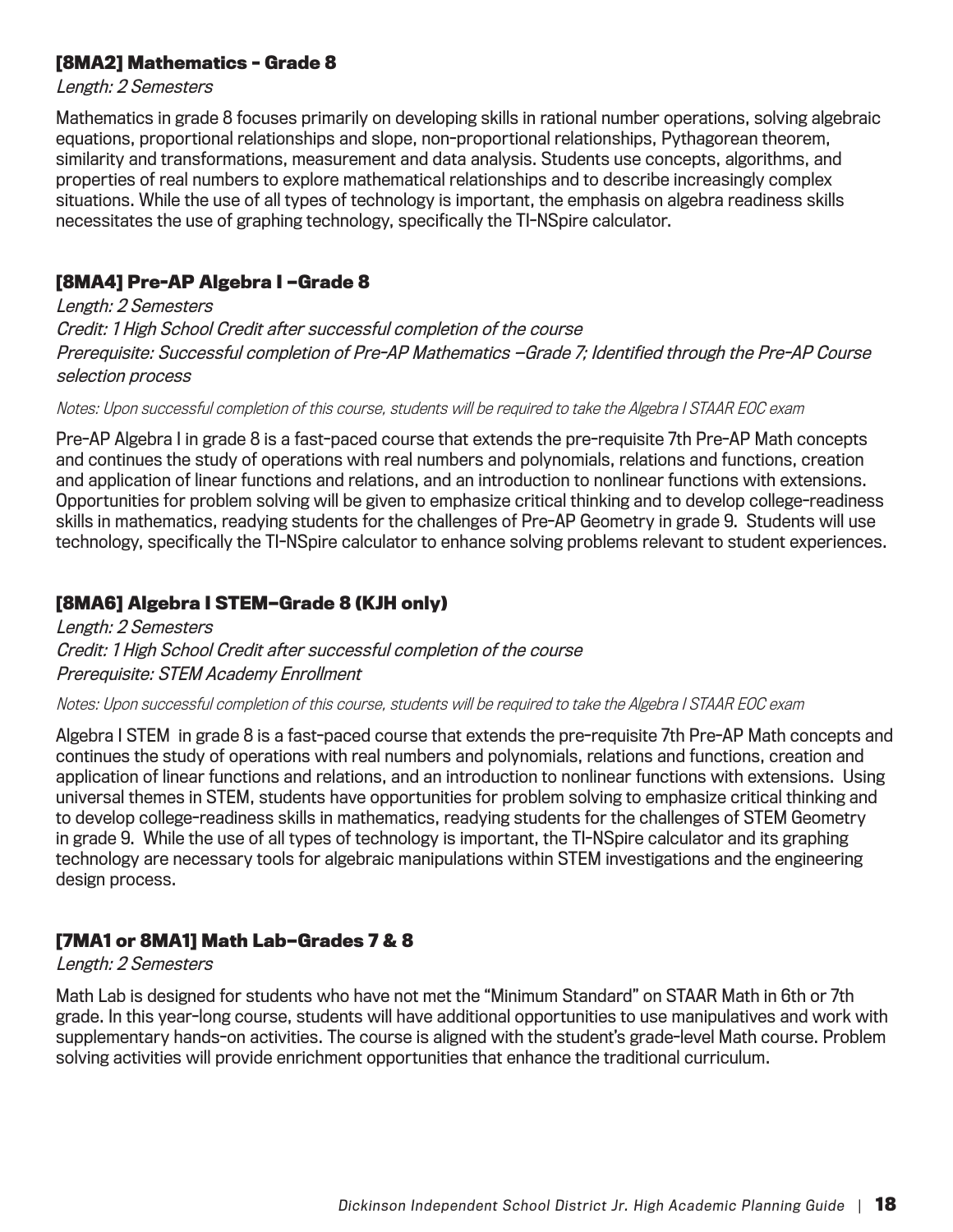#### **[7SC2] Science – Grade 7**

Length: 2 Semesters

Science in grade 7 is interdisciplinary in nature; recurring themes are pervasive in sciences, mathematics, and technology. These ideas transcend disciplinary boundaries and include change and constancy, patterns, cycles, systems, models, and scale. Scientific investigations are used to learn about the natural world. Matter and energy are conserved throughout living systems. Force, motion, and energy are observed in living systems and the environment in several ways. Both natural events and human activities can impact Earth systems. There are characteristics of Earth and relationships to objects in our solar system that allow life to exist.

#### **[7SC4] Pre-AP Science – Grade 7**

Length: 2 Semesters Prerequisite: Identified through the Pre-AP course selection process

Pre-AP Science in grade 7 offers an advanced level of experience in the concepts of science. Laboratory activities are presented as a combination of inquiry and confirmatory exercises. The concepts and skills that are a part of the regular program are taught at an accelerated pace and in greater depth and complexity. Advanced level products and independent research are part of this course.

#### **[7SC6] Science STEM– Grade 7 (KJH only)**

Length: 2 Semesters Prerequisite: STEM Academy Enrollment Notes: Upon successful completion of each semester of this course, students will be required to take the 8th grade Science STAAR exam

Science for STEM students offers an advanced level of experiences in the 7th and 8th grade concepts of science. Laboratory activities are presented as a combination of inquiry and confirmatory exercises. Instruction is more accelerated and in greater depth. Advanced level products and independent research are required in this course.

#### **[8SC2] Science – Grade 8**

Length: 2 Semesters

Science in grade 8 is a hands-on course in which students learn science skills and concepts. The skills and concepts are integrated in a learning environment stressing verbal and written communication as well as teamwork. Students will identify the roles of human activities and natural events in altering Earth Systems. Students will learn about the characteristics of the universe and work with the periodic table. Various laboratory experiments using scientific inquiry method will demonstrate an understanding of matter, energy, and chemical reactions. Interactions in matter, energy, and motion are explored in solar, weather and ocean systems.

#### **[8SC4] Pre-AP Science – Grade 8**

Length: 2 Semesters Prerequisite: Identified through the Pre-AP course selection process

Pre-AP Science offers an advanced level of experience in the concepts of science. Laboratory activities are presented as a combination of inquiry and validation of scientific processes and concepts. The concepts and skills that are a part of the regular program are taught at an accelerated pace and in greater depth and complexity. Advanced level products and independent research are part of this course.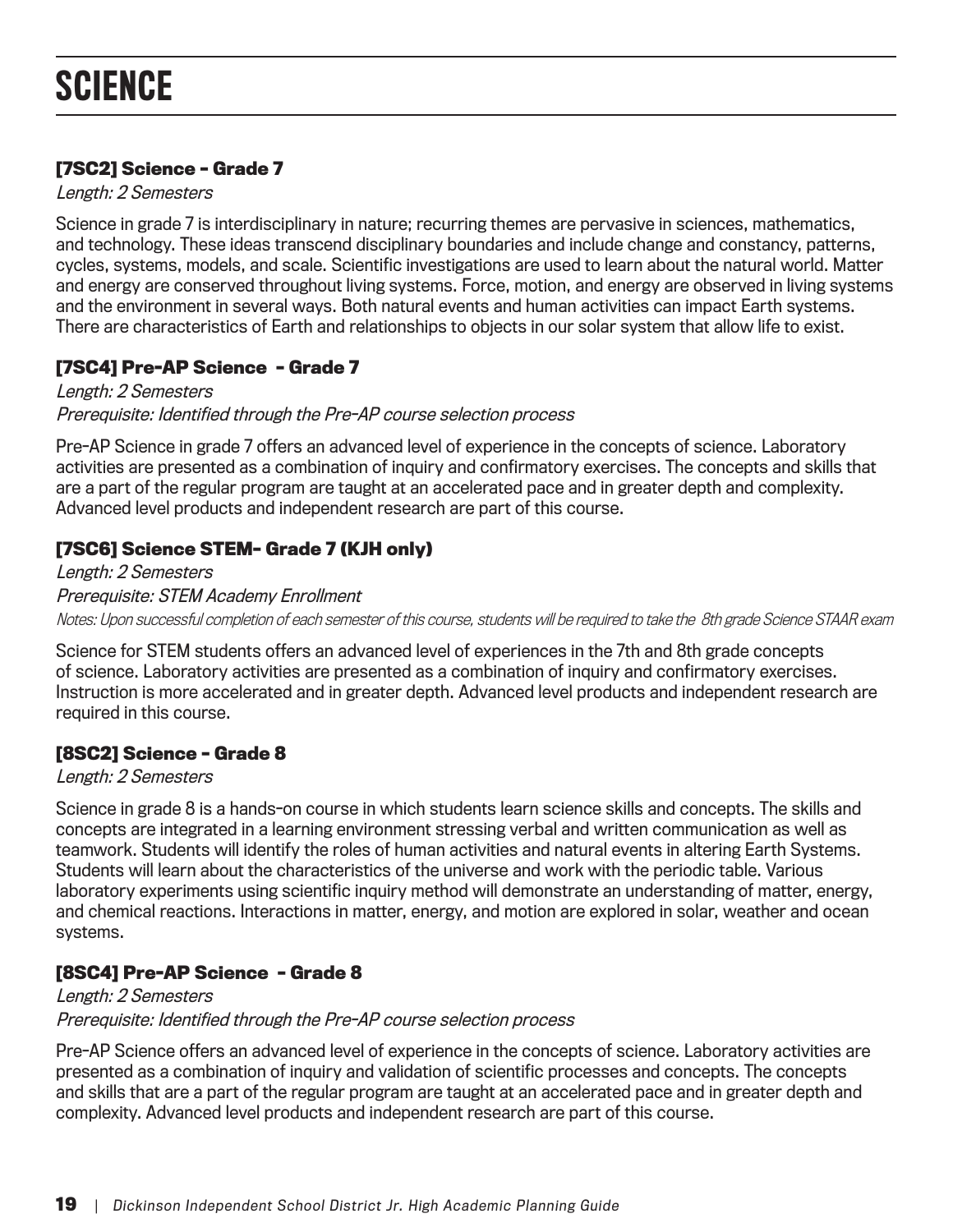#### **[8SC5] Biology I STEM—Grade 8 (KJH only)**

Length: 2 Semesters Credit: 1 High School Credit after successful completion of the course Prerequisite: STEM Academy Enrollment

Notes: Upon successful completion of this course, students will be required to take the Biology I STAAR EOC exam.

In Biology, students conduct field and laboratory investigations, use the scientific method during investigations, and make informed decisions using critical-thinking and scientific problem-solving. Students in Biology study a variety of topics that that include structures and functions of cells and viruses; growth and development of organisms; cells, tissues, and organs; nucleic acids and genetics; biological evolution; taxonomy; metabolism and energy transfers in living organisms; living systems; homeostasis; ecosystems; and plants and environment.

# SOCIAL STUDIES

#### **[7SS2] Social Studies – Grade 7 (Texas History)**

#### Length: 2 Semesters

In Social Studies grade 7, students study the history of Texas from early times to the present. Content is presented with more depth and breadth than in Grade 4. Students examine the full scope of Texas history, including Natural Texas and its People; Age of Contact; Spanish Colonial; Mexican National; Revolution and Republic; Early Statehood; Texas in the Civil War and Reconstruction; Cotton, Cattle, and Railroads; Age of Oil; Texas in the Great Depression and World War II; Civil Rights and Conservatism; and Contemporary Texas eras. The focus in each era is on key individuals, events, and issues and their impact. Students identify regions of Texas and the distribution of population within and among the regions and explain the factors that caused Texas to change from an agrarian to an urban society. Students describe the structure and functions of municipal, county, and state governments, explain the influence of the U.S. Constitution on the Texas Constitution, and examine the rights and responsibilities of Texas citizens. Students use primary and secondary sources to examine the rich and diverse cultural background of Texas as they identify the different racial and ethnic groups that settled in Texas to build a republic and then a state. Students analyze the impact of scientific discoveries and technological innovations on the development of Texas in various industries such as agricultural, energy, medical, computer, and aerospace. Students use primary and secondary sources to acquire information about Texas.

#### **[7SS4] Pre-AP Social Studies – Grade 7 (Texas History)**

#### Length: 2 Semesters

#### Prerequisite: Identified through the Pre-AP course selection process

Pre-AP Social Studies Grade 7 offers a more advanced level of study of Texas History. In addition to covering the same topics included in regular Texas History Grade 7, the course is extended to include the use of primary and secondary source materials and documents for independent study of selected topics. Students will be introduced to types of logic used in historical arguments. Various projects, performance assessments and presentations will be required. Critical thinking, analysis, and evaluation skills will be emphasized on a daily basis. Preparation for Pre-AP Social Studies – Grade 8 is an ongoing and integral part of daily instruction. Advanced level products and independent research are a part of this course.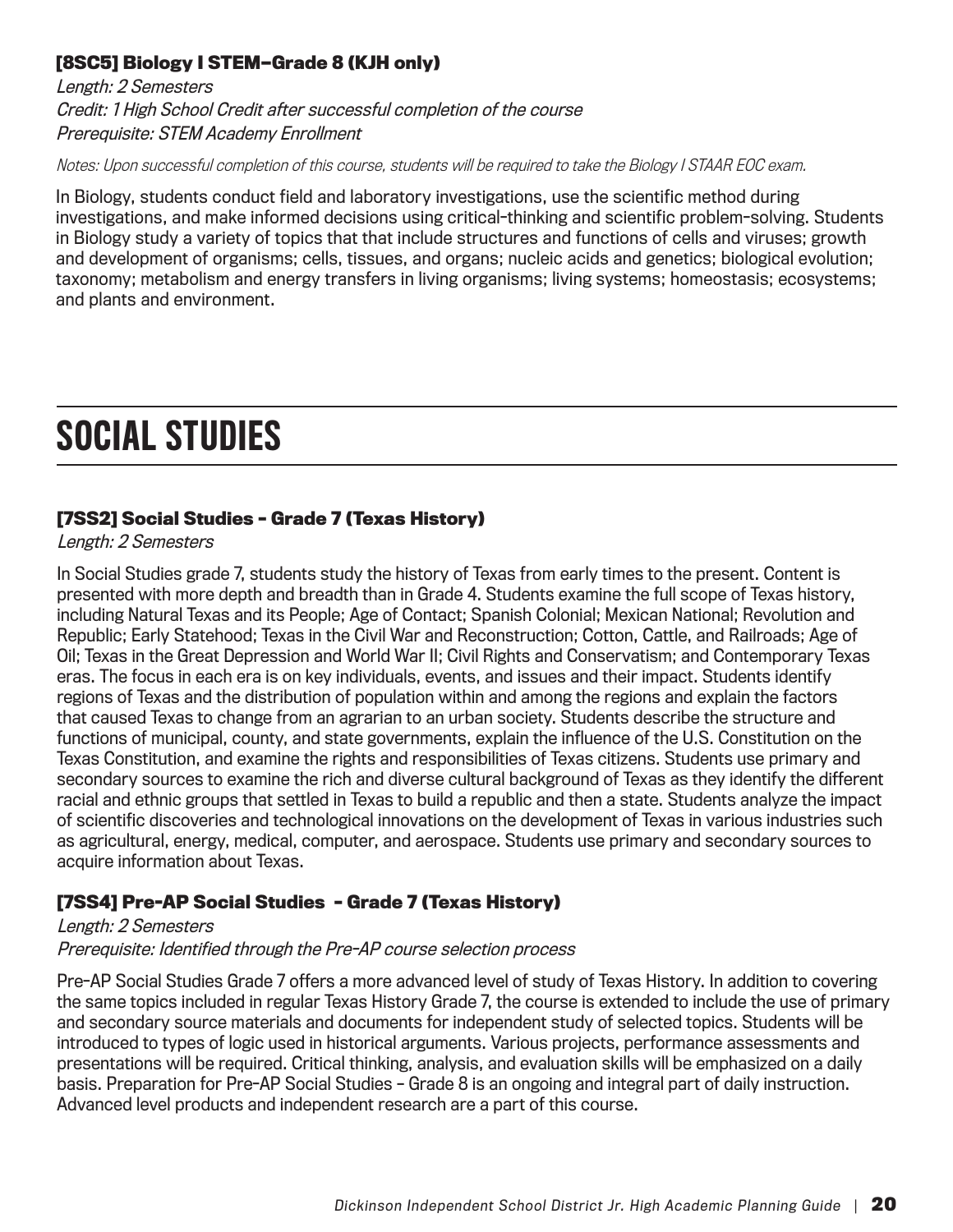#### **[7SS6] Social Studies STEM – Grade 7 (KJHS only)**

Length: 2 Semesters Prerequisite: STEM Academy Enrollment

Social Studies STEM is a more advanced level of study. Many of the concepts are the same as those in Texas History: Grade 7, except the presentation is more accelerated and in more detail. In addition to covering major aspects of Texas history, the course extends the study to include more analysis of primary materials and documents, as well as a comparative study of Texas with the history of the United States. The emphasis upon critical thinking, independent study, research, and projects will be a part of this course.

#### **[8SS2] Social Studies – Grade 8 (U.S. History)**

#### Length: 2 Semesters

In Social Studies grade 8, students study the history of the United States from the early exploration through Reconstruction. The content in Grade 8 builds upon that from Grade 5 but provides more depth and breadth. Historical content focuses on the political, economic, religious, and social events and issues related to the colonial and revolutionary eras, the creation and ratification of the U.S. Constitution, challenges of the early republic, the Age of Jackson, westward expansion, sectionalism, Civil War, and Reconstruction. Students describe the physical characteristics of the United States and their impact on population distribution and settlement patterns in the past and present. Students analyze the various economic factors that influenced the development of colonial America and the early years of the republic and identify the origins of the free enterprise system. Students examine the American beliefs and principles, including limited government, checks and balances, federalism, separation of powers, republicanism, popular sovereignty, and individual rights, reflected in the U.S. Constitution and other historical documents. Students evaluate the impact of Supreme Court cases and major reform movements of the 19th century and examine the rights and responsibilities of citizens of the United States as well as the importance of effective leadership in a constitutional republic. Students evaluate the impact of scientific discoveries and technological innovations on the development of the United States. Students use critical-thinking skills, including the identification of bias in written, oral, and visual material.

#### **[8SS4] Pre-AP Social Studies – Grade 8 (U.S. History)**

#### Length: 2 Semesters Prerequisite: Identified through the Pre-AP course selection process

Pre-AP Social Studies in grade 8 offers a more advanced level of study of the history of the United States. In addition to covering the same topics included in the on-level course, the Pre-AP course is extended to include the use of primary and secondary source materials and documents for independent study of selected topics. Students will be introduced to types of logic used in historical arguments. Various projects and performance assessments and presentations will be required. Critical thinking, analysis, and evaluation skills will be emphasized on a daily basis. Advanced level products and independent research are a part of this course.

#### **[8SS6] Social Studies STEM – Grade 8 (KJHS only)**

#### Length: 2 Semesters Prerequisite: STEM Academy Enrollment

Social Studies STEM emphasizes critical thinking, independent research, projects, and analysis of primary and secondary sources in United States History. Students enrolled in this course will use these skills to learn about different periods through many different lenses, with an emphasis of STEM within U.S. History. Topics of study include: Exploration and Colonization, Revolution and Independence, the Constitution and Government, Challenges Faced by Early Leaders, Industrialization and Urbanization, Westward Expansion, the Age of Jackson and Expanded Suffrage, Culture and Reform, Sectionalism and the Civil War, and Reconstruction.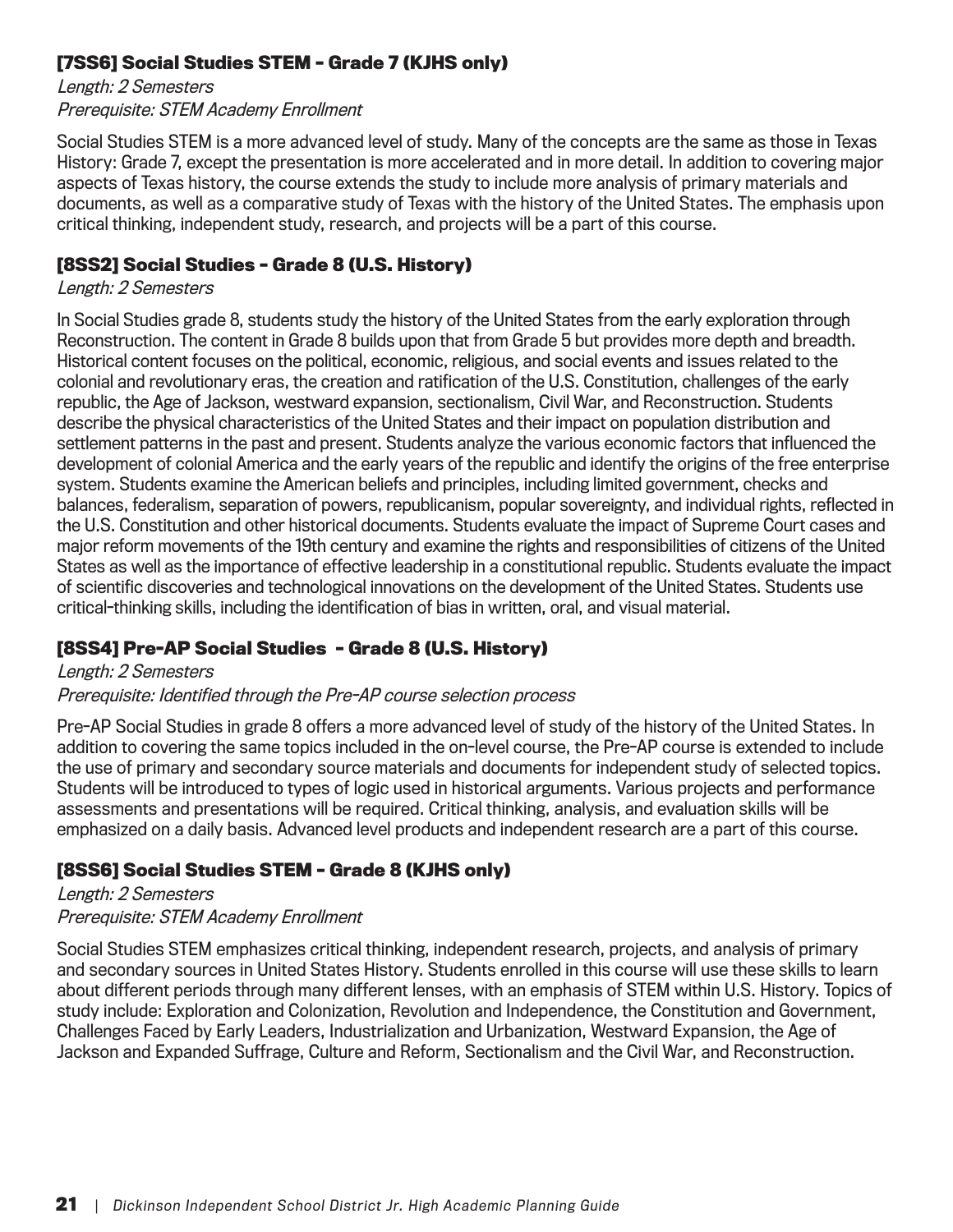# **ELECTIVE COURSES**

# CAREER AND TECHNICAL EDUCATION

#### **[E7S1 or E8S1] Family and Consumer Science (FCS) Lab – Grades 7 & 8**

Length: 1 Semester

The FCS Lab will enable students to investigate careers in the human services career cluster, including counseling and mental health, early childhood development, family and community, and personal care services. It empowers individuals and families across their life span to manage the challenges of living and working in a diverse, global society. Each student is expected to complete the knowledge and skills essential for success in high-skill, high-wage, or high-demand human services careers. Students gain a wide range of transferable skills that prepare them for multiple roles in today's society.

#### **[E7G1 or E8G1] Gateway to Technology I – Grades 7 & 8**

Length: 1 Semester Credit: .5 High School Credit per Semester Prerequisite: Must be paired with Gateway to Technology II in second semester.

Gateway to Technology I is a Project Lead the Way® Gateway Course featuring the Flight and Space module. The exciting world of aerospace comes alive through Flight and Space. Students explore the science behind aeronautics and use their knowledge to design, build, and test an airfoil. Custom-built simulation software allows students to experience space travel.

#### **[E7G2 or E8G2] Gateway to Technology II – Grades 7 & 8**

Length: 1 Semester Credit: .5 High School Credit per Semester Prerequisite: Must be paired with Gateway to Technology I in first semester.

Gateway to Technology II is a Project Lead the Way® Gateway Course featuring the Computer Science for Innovators and Makers module. Throughout the unit, students learn about programming for the physical world by blending hardware design and software development, allowing students to discover computer science concepts and skills by creating personally relevant, tangible, and shareable projects.

#### **[E8G3] Gateway to Technology III – Grade 8 (KJHS only)**

Length: 1 Semester

Prerequisite: Gateway to Technology II; Must be paired with Gateway to Technology IV in second semester.

Gateway to Technology III is a Project Lead the Way® Gateway course featuring the Design and Modeling module. Students apply the design process to solve problems and understand the influence of creativity and innovation in their lives. Using design software, students create a virtual image of their designs and produce a portfolio to showcase their innovative solutions.

#### **[E8G4] Gateway to Technology IV – Grade 8 (KJHS only)**

#### Length: 1 Semester

Prerequisite: Must be paired with Gateway to Technology III in first semester.

Gateway to Technology IV is a Project Lead the Way® Gateway course featuring the App Creators module. This unit exposes students to computer science as a means of computationally analyzing and developing solutions to authentic problems through mobile app development, and conveys the positive impact of the application of computer science to other disciplines and to society.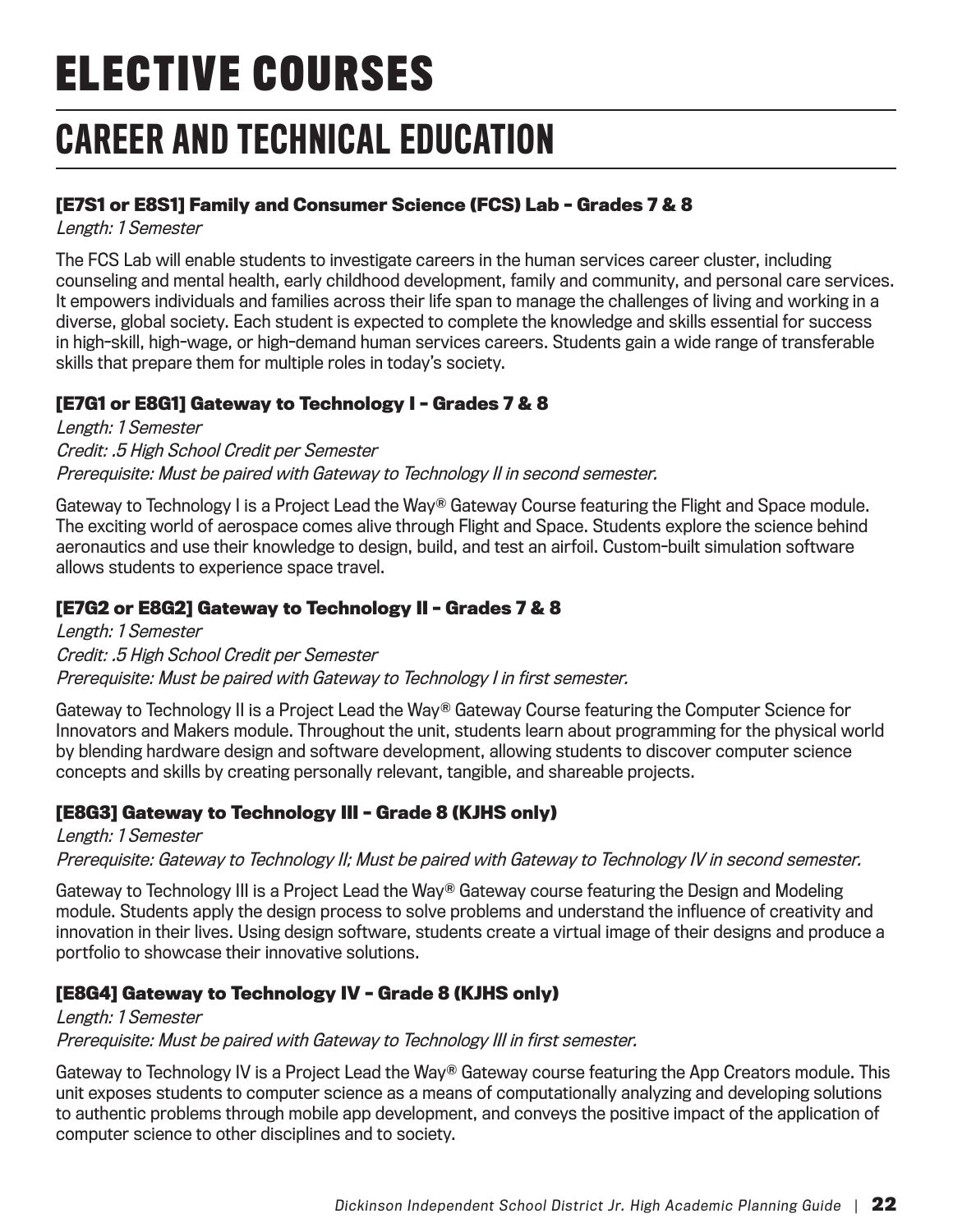# TECHNOLOGY EDUCATION

#### **[E7E1] or [E8E1] Technology Applications – Grade 7 & 8**

Length: 1 Semester

This class is an introduction to technology skills, including keyboarding and a variety of software tools for communication and productivity.

#### **[E8Y1] A/V Communications - Grade 8**

Length: 2 semesters Prerequisite: Administration approval through application process

This class is responsible for the entire design and production of the yearbook. Students will learn and practice photography, writing, layout, design, and production skills as they produce the yearbook. Students are expected to spend a great deal of time outside the classroom taking photos at school events. Students will also facilitate and produce campus announcements via various platforms. Students learn to work behind the scenes--script writing, filming, graphics, editing, organization, communication, leadership, and teamwork. Applications will be available during the course selection process.

# VISUAL AND PERFORMING ARTS

#### **[E7A1 or E8A1] Foundations of Art – Grades 7 & 8**

Length: 2 Semesters Fee: Art Fee Required

The Art course is designed as an introduction to the general concepts in visual art. Students learn the theory and skills of drawing, painting, printmaking, ceramics, constructivism, copper tooling, textile and sculpture. Media used in implementing these concepts include pencil, watercolor, tempera, ink, wire, pastel, papiermâché, Conté, art tissue, clay, yarn and charcoal. Students will do landscapes, seascapes, still-life portraits, pottery, miniature sculptures, mobiles, weaving, stitching, string art, soap carving, plaster carving and molds.

#### **[E8A2] Art I – Grade 8**

Length: 2 Semesters Credit: 1 High School Credit after successful completion of the course Prerequisite: Successful completion of Foundations of Art; Instructor approval. Fee: Art Fee Required

Art I is a course designed for the advanced art student who wishes to earn high school credit in 8th grade. This course follows the curriculum of the Art I course at the high school. Student are presented with an overview of the Elements and Principles of Art using various mediums and techniques with a concentration on twodimensional work. Students are exposed to many different ways of creating art. The class requires a small supply list to be provided by the student and will also have a few homework assignments. Creative expression, production skills, and quality of finished product are stressed. This class will compete in various contests including Houston Livestock Show and Rodeo Art contest and possibly Visual Arts Scholastic Event (VASE).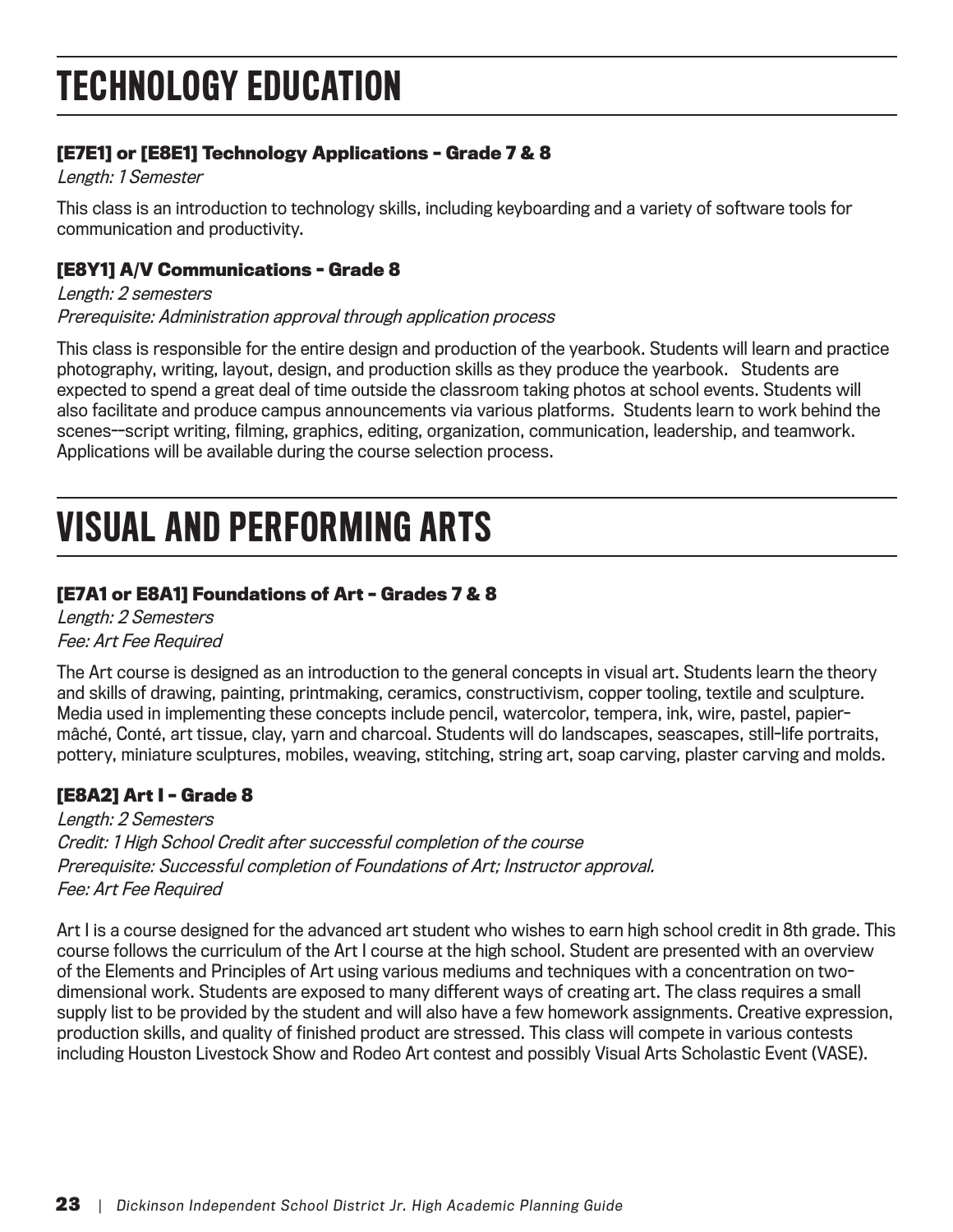#### **[E7B1/2 OR E8B1/2] Beginning Band—Grades 7 & 8**

Length: 2 Semesters

Beginning Band is available to all 7th and 8th grade students who have not been in band previously. This Band focuses on learning the basic skills needed to play a flute, clarinet, trombone or trumpet at a competent level. This is not a performing band; however students will be given opportunities to perform if they choose. Instrument and supplies are the responsibility of the student.

#### **[E7B4 or E8B4] Concert Band—Grades 7 & 8**

Length: 2 Semesters Prerequisite: Placement determined through auditions with Director.

Concert Band moves beyond basic playing skills to the realm of performance. This band will perform in at least two concerts a year including the Christmas and Spring Concerts as well as the U.I.L. Concert and Sight-Reading Contest.

#### **[E7B5 or E8B5] Symphonic Band—Grades 7 & 8**

Length: 2 Semesters Prerequisite: Placement determined through auditions with Director.

Symphonic Band works to take playing and performance skills to a higher level. Instrumentation of this band will be limited according to need and/or ability. Students will be required to attend weekly section rehearsals and listenings as scheduled. This band will perform at least two concerts per year including the Christmas and Spring Concerts. The Symphonic Band will also attend the U.I.L. Concert and Sight-Reading Contest and possibly two other invitational contests during the year.

#### **[E7B6 or E8B6] Honors Band—Grades 7 & 8**

Length: 2 Semesters Prerequisite: Placement determined through auditions with Director.

Honor Band works to take playing and performance skills to the highest possible level. Instrumentation of this band will be limited according to need and/or ability. Students will be required to attend weekly section rehearsals and listenings as scheduled. This band will perform at least two concerts per year including the Christmas and Spring Concerts. The Honors Band will also attend the U.I.L. Concert and Sight-Reading Contest, the Solo and Ensemble Contest, and possibly two other invitational contests during the year.

#### **[E7C1 or E8C1] Encore Boys Chorale—Grades 7 & 8**

Length: 2 Semesters

Encore Chorale is a beginning to intermediate ensemble open to 7th and 8th grade boys who have had little or no previous choral experience. No audition is required for this ensemble.

#### **[E7C4 or E8C4] Lyric Girls Chorale—Grades 7 & 8**

Length: 2 Semesters

Lyric Chorale is a beginning to intermediate ensemble open to 7th and 8th grade girls who have had at least one year of chorale experience. No audition is required for this ensemble.

#### **[E7C8 or E8C8] Symphonic Choir—Grades 7 & 8**

Length: 2 Semesters Prerequisite: Placement determined through auditions with Director.

Symphonic Choir is an advanced ensemble open to 7th and 8th grade girls who have had at least one year of chorale experience. Auditions are required for this ensemble. Students are required to participate in UIL competitions as part of this class.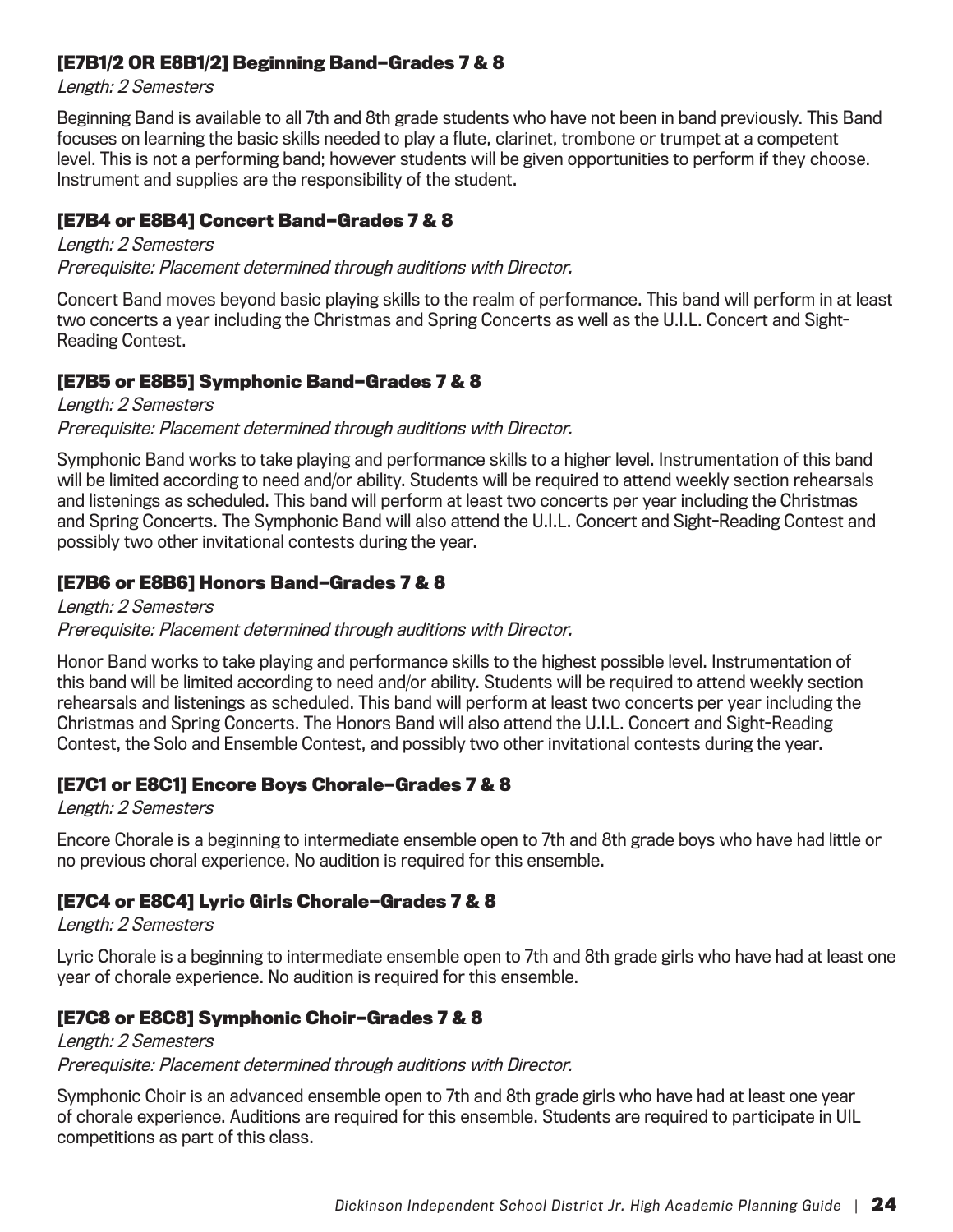#### **[E7D1 or E8D1] Dance 1 – Grades 7 & 8**

Length: 2 Semesters Fee: Dance Fee Required

Dance is an introduction course allows both male and female students to explore many styles of dance while learning basic dance terminology and movement. Students will also be offered opportunities to perform in Dickinson High School Dance Concerts. Whether students have the desire to try out for the DHS Diamonds in high school or just have a desire to learn about the fine art of dance, this class invites students into the world of expression through dance. This course qualifies as a PE and Fine Art credit.

#### **[E8D3] Dance 2 – Grades 8**

Length: 2 Semesters Prerequisite: Successful completion of Dance 1; Instructor approval. Fee: Dance Fee Required

Dance 2 is for students who have completed Dance 1 and have a desire to continue to develop dance skills at a higher level. Students will be offered opportunities to perform in Dickinson High School Dance Concerts. Whether students have the desire to try out for the DHS Diamonds in high school or just have a desire to practice advanced dance techniques, this class invites students to further develop expression through the art of dance. This course qualifies as a PE and Fine Art credit.

#### **[E7D2 or E8D2] Dance Team – Grades 7 & 8**

Length: 2 Semesters Prerequisite: Placement determined through auditions with Director. Fee: Dance Team Fee Required

The Dance Team course will cover the rehearsal and performance aspect of various dance styles, as required on specified team. Students will learn the elements of performance, choreography, and production. Students will be required to exhibit skills both inside the classroom and outside of the classroom, in both practices and performances. Being in the course is contingent on being selected for membership into the organization. Students will need to be in compliance with team guidelines, which include the DISD Code of Conduct and the DISD Dance Team Constitution. This course qualifies as a PE and Fine Art credit.

#### **[E7T1 or E8T1] Theatre Arts 1 – Grades 7 & 8**

#### Length: 2 Semesters

Theatre Arts 1 is a basic introduction to theatre arts. Students will learn theatre terminology, basic stage movement, pantomime, improvisation, overcoming stage fright, evaluating theatre productions, theatre etiquette, and basic performance skills including character development and script structure. Vocabulary study and notes will be required for an adequate foundation. All Theatre Arts 1 students are required to see the live stage productions produced by the department.

#### **[E7T2 or E8T2] Theatre Arts 2 – Grade 7 & 8**

Length: 2 Semesters Prerequisite: Successful completion of Theatre Arts 1; Instructor Approval

Theatre Arts 2 is a continuation of Theatre Arts 1 and is designed for students with a genuine interest in theatre. Topics include advanced stage movement, voice and diction development, audition techniques, advanced character analysis, and theatre history. Students are introduced to a variety of techniques and theories that are put into practice through memorized monologues and duet scenes that are performed for the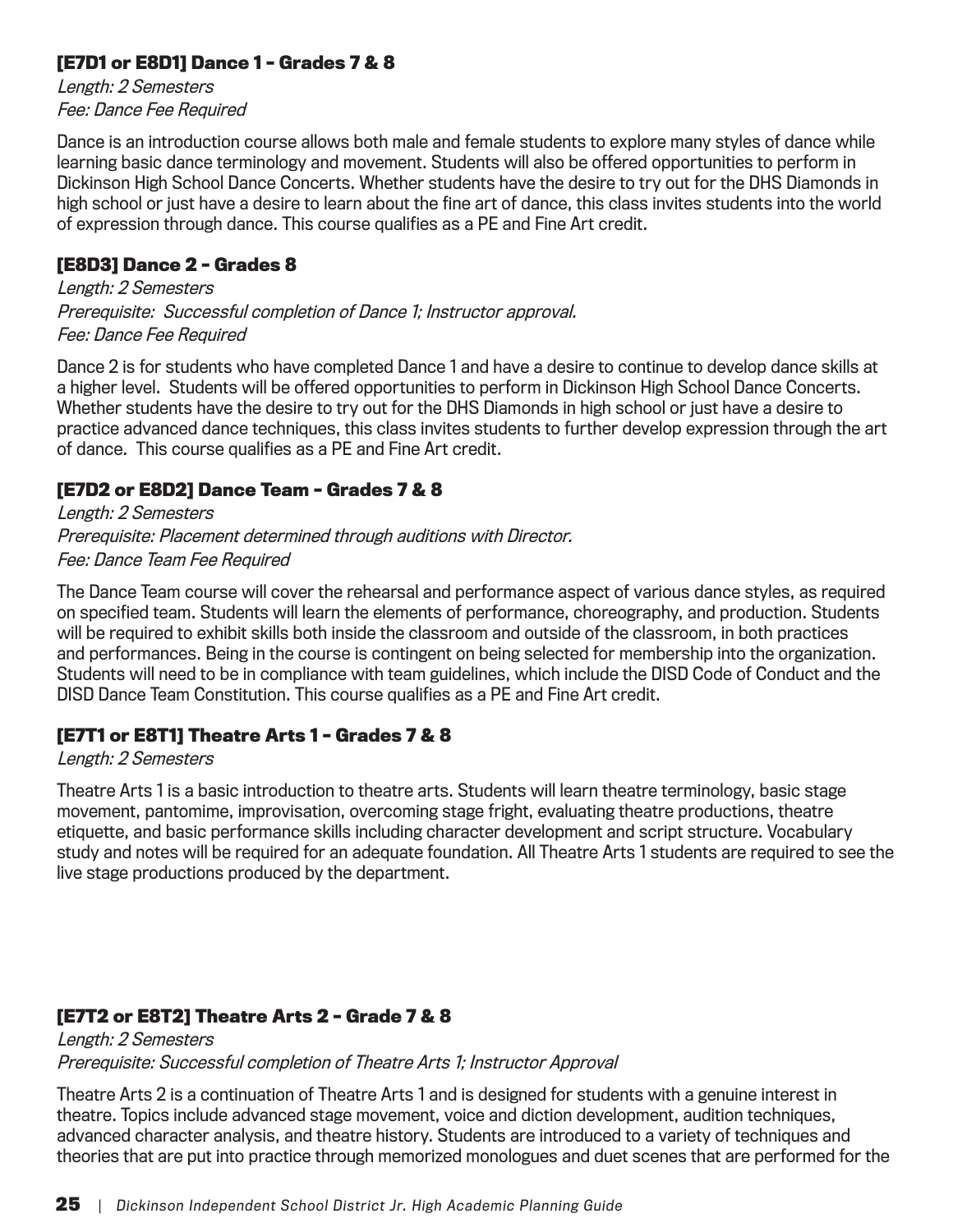public each semester. Additional vocabulary study and notes will be required. All Theatre Arts 2 students are required to see the live stage productions produced by the department.

#### **[E7T3 or E8T3] Theatre Arts 3 – Grade 8**

#### Length: 2 Semesters Prerequisite: Grade of "B" or higher in Theatre Arts 2; Instructor Approval

Theatre Arts 3 is designed for students who have an intense interest in theatre. It focuses on advanced voice and diction, stage movement, and character analysis with heavy concentration on acting styles, script analysis, and performance techniques. Additional vocabulary study and notes will be required. Students will also begin basic directing work on individual scenes. Performance work consists of scripted work as well as self-written work. SStudents will participate in a one-act play as well as other productions that will be performed for the public each semester. Theatre Arts 3 students are expected to attend the live stage productions produced by the department. Students are strongly encouraged to audition for productions as well.

#### **[E8T4] Technical Theatre – Grade 8**

#### Length: 2 Semesters Credit: 1 High School Credit after successful completion of the course Prerequisite: Successful completion of Theatre Arts 1 or 2; Instructor Approval

Technical Theatre is a yearlong course for 8th grade that focuses on beginning stage craft techniques that are the foundation for technical theatre. The beginning technicians will learn to interpret and execute a theatrical designer's plans, much like a beginning actor learns how to interpret and execute a playwright's script. Technical Theatre class will introduce the first year technician to the areas of stagecraft and theatrical production. The theatre elements to which you will be introduced will include, but are not limited to: Stage Elements, Costumes/Make-Up, Stage Properties (Props), Stage Crews, Theatre Appreciation, Sound Engineering, Lights & Lighting Design, Fly System/Safety and Scenic Design. Students must also complete Tech Hours (after school) each 9 weeks. Students must have previously taken Theatre 2 and must have instructor approval to be in Technical Theatre. This course is for a high school credit.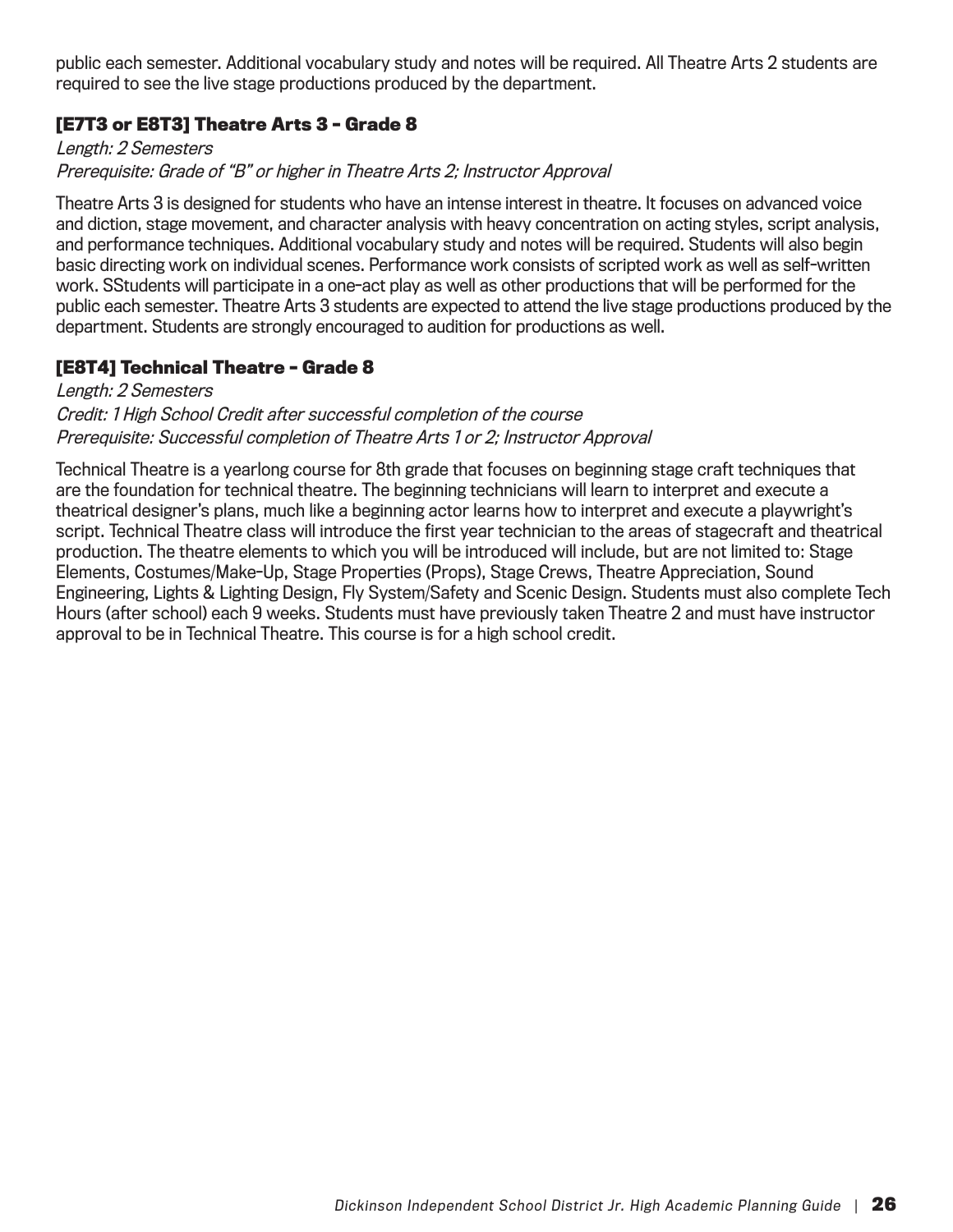# LANGUAGES OTHER THAN ENGLISH

#### **[E8L2] Spanish I – Grade 8**

Length: 2 Semesters Credit: 1 High School Credit after successful completion of the course Prerequisite: Identified through the Pre-AP course selection process

Notes: Upon successful completion of this course, students will be awarded one (1) high school credit toward graduation; the high school level semester and final exams are required in this course.

The Spanish I student will demonstrate communication skills such as listening, speaking, reading, and writing in Spanish. The student will develop these skills by using knowledge of language and culture, communication and learning strategies, technology, and content from other subject areas. This course will focus on higher level thinking and analysis skills and be taught at an accelerated rate to prepare students for Spanish 2 Pre-AP.

#### **[E8L4] Spanish for Native Speakers – Grade 8**

Length: 2 Semesters Credit: 1 High School Credit per Semester Prerequisite: Ability to read, write, listen and speak Spanish at native or near native speaker fluency. Students will have to pass a Spanish placement test given before the end of their 7th grade year and must pass with at least an 80% score.

Notes: Upon successful completion of each semester of this course, students will be awarded one (1) high school credit toward graduation for Spanish I and Spanish II, for two (2) total credits; the high school level final exams are required in this course

Spanish for Native Speakers is an 8th grade course for students whose home language is Spanish. In this first level of the Spanish for Spanish-speakers program, the student will develop their reading, listening, writing, and speaking skills in Spanish. Students will study Hispanic history and culture as well as the political and socio-economic issues facing the Spanish-speaking world. In this class, the student will be introduced to the study of grammar and literature of the Spanish language. The student will be expected to participate orally through oral presentations, demonstrations, speeches and student lectures. Writing assignments for this course will focus on writing short essays in Spanish. The differences between formal and informal language, both oral and written, will be stressed throughout the year. This class will be conducted in Spanish only.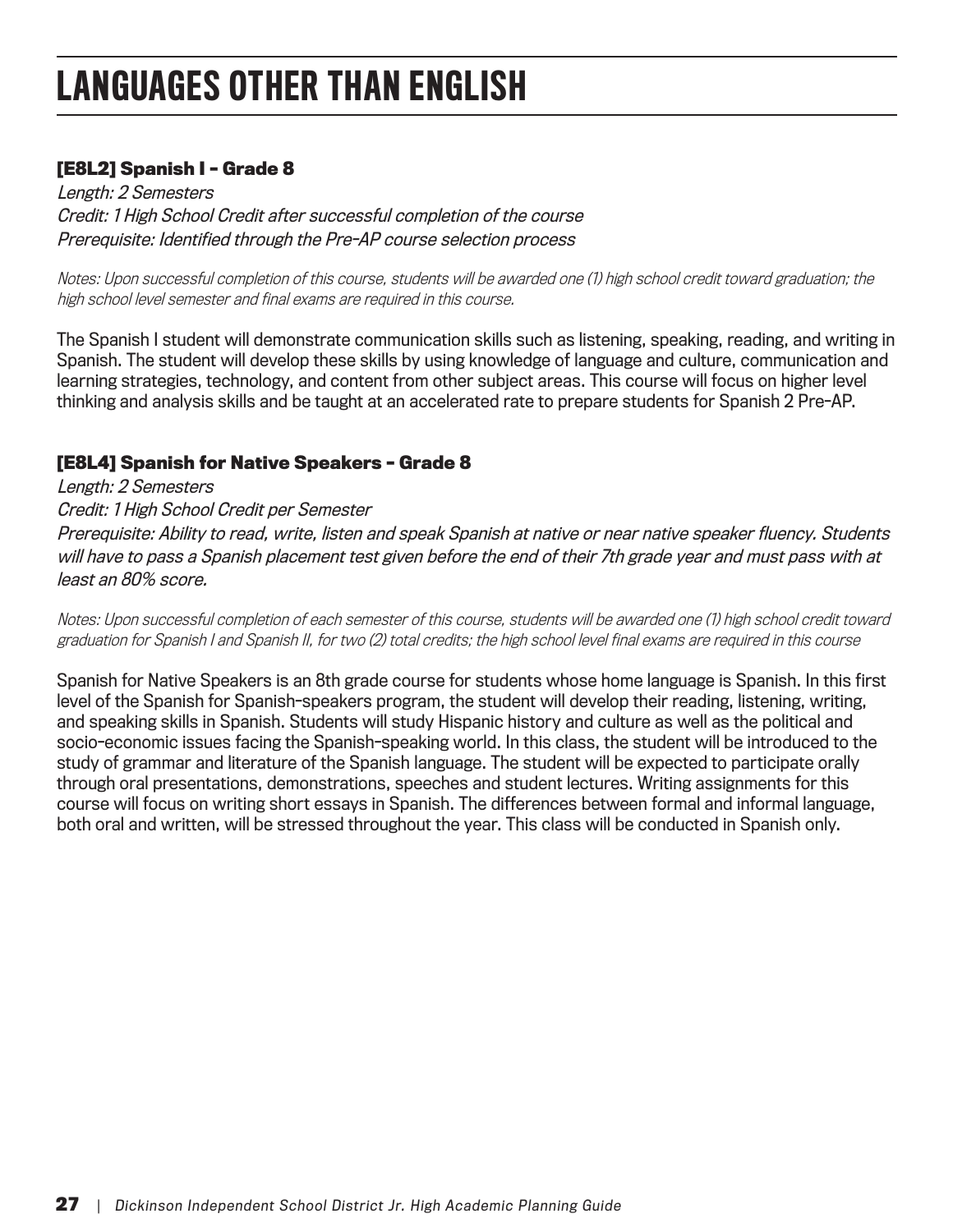# HEALTH, PHYSICAL EDUCATION AND ATHLETICS

#### **[E7P3 or E8P3] Boys Athletics – Grades 7 & 8**

Length: 2 Semesters Prerequisite: Coach approval required. Fee: Athletics Fee Required

The football program in the DISD provides boys with an opportunity to represent the school in University Interscholastic League competition seeking to develop proper attitudes toward victory and defeat, and an appreciation for proper health habits. Because athletics is for football players only, all activities during the athletic period are football oriented. Students who are interested in participating in sports other than football should not sign up for athletics. Basketball, cross-country, track and field and tennis are held on an after school basis and not during the athletic period.

#### **[E7P4 or E8P4] Girls Athletics – Grades 7 & 8**

Length: 2 Semesters Prerequisite: Coach approval required. Fee: Athletics Fee Required

The athletic program provides girls an opportunity to represent the school in University Interscholastic League Competition. In addition to individual participation, the program seeks to develop proper attitudes of sportsmanship, and appreciation for proper health habits. Students may participate in either volleyball or basketball in the first semester and in either basketball or track during the second semester. Cross Country and tennis are sports programs which are held on an after-school basis and not during the athletic period.

#### **[E7P1/2 or E8P1/2] Boys PE or Girls PE**

Length: 2 Semesters Fee: PE Uniform Fee Required

Students acquire the knowledge and skills for movement that provide the foundation for enjoyment, continued social development through physical activity, and access to a physically-active lifestyle. The student exhibits a physically-active lifestyle and understands the relationship between physical activity and health throughout the lifespan. Seventh grade students apply similar concepts from one sport or movement setting to another. Students can observe another individual's performance and notice key elements for success. At this grade level, students participate in physical activity both in and out of school while maintaining a healthy level of fitness as their bodies grow and change. Their knowledge of safety and the ability to manage their own behavior is reinforced. Instruction is directed more toward encouraging the incorporation of physical activity into a daily routine and less toward fundamental skill development.